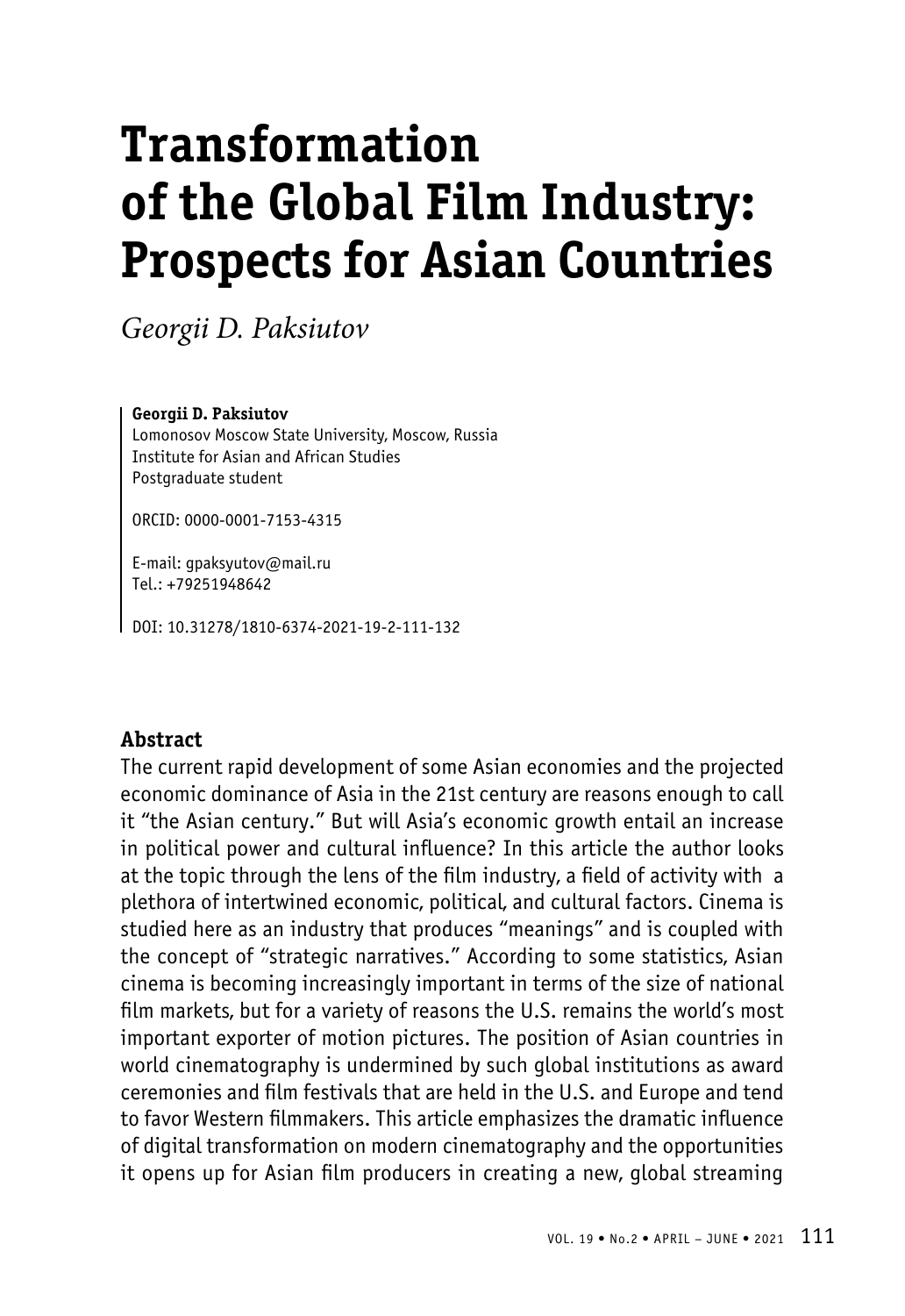services market. Finally, the paper discusses development prospects for the film industries in four Asian leaders in this field—China, Japan, South Korea, and India. Japan and South Korea are likely to increase their cooperation with the U.S. in cinematography. There are great opportunities for cooperation between the film industries of India and China, but they are heavily dependent on political relations between the two nations. China's film industry is expected to continue to develop rapidly.

*Keywords:* film industry, soft power, cultural industries, creative economy, "the Asian century," streaming services.

By the middle of the 21st century Asia may well account for half of the global GDP, trade, and investment (Asian Development Bank, 2011, p. 11). With this in mind, many suggested calling it "the Asian century." However, wi of the global GDP, trade, and investment (Asian Development Bank, 2011, p. 11). With this in mind, many suggested calling it "the Asian century." However, will dynamic economic development be sufficient for the Asian continent's political and cultural leadership on the global scene? This article is an attempt to provide an answer to this question with regard to filmmaking—an industry that plays an important role in the cultural life of contemporary humanity and in world politics. While the economic importance of the film industry is universally recognized (with film markets in some countries estimated at billions of dollars), its political significance is less obvious to the public at large. Nonetheless, events such as a film from a specific country receiving an Academy Award are a worthy subject for discussion by international relations scholars (see, for example, Purushotoman, 2010).

The relevance of this topic is further borne out by the fact that the film industry is undergoing rapid transformation: the market of "streaming media" (which allow subscribers to view selected entertainment content on the Internet for a monthly subscription fee), such as Netflix, is growing at an extremely fast pace. Understanding how these processes affect the Asian film industry is also necessary to answer the question: Will Asia be able to claim leading positions in the global film industry in the 21st century?

To study the intricate, complex links between the economy, politics and the sphere of aesthetics and meanings in modern cultural industries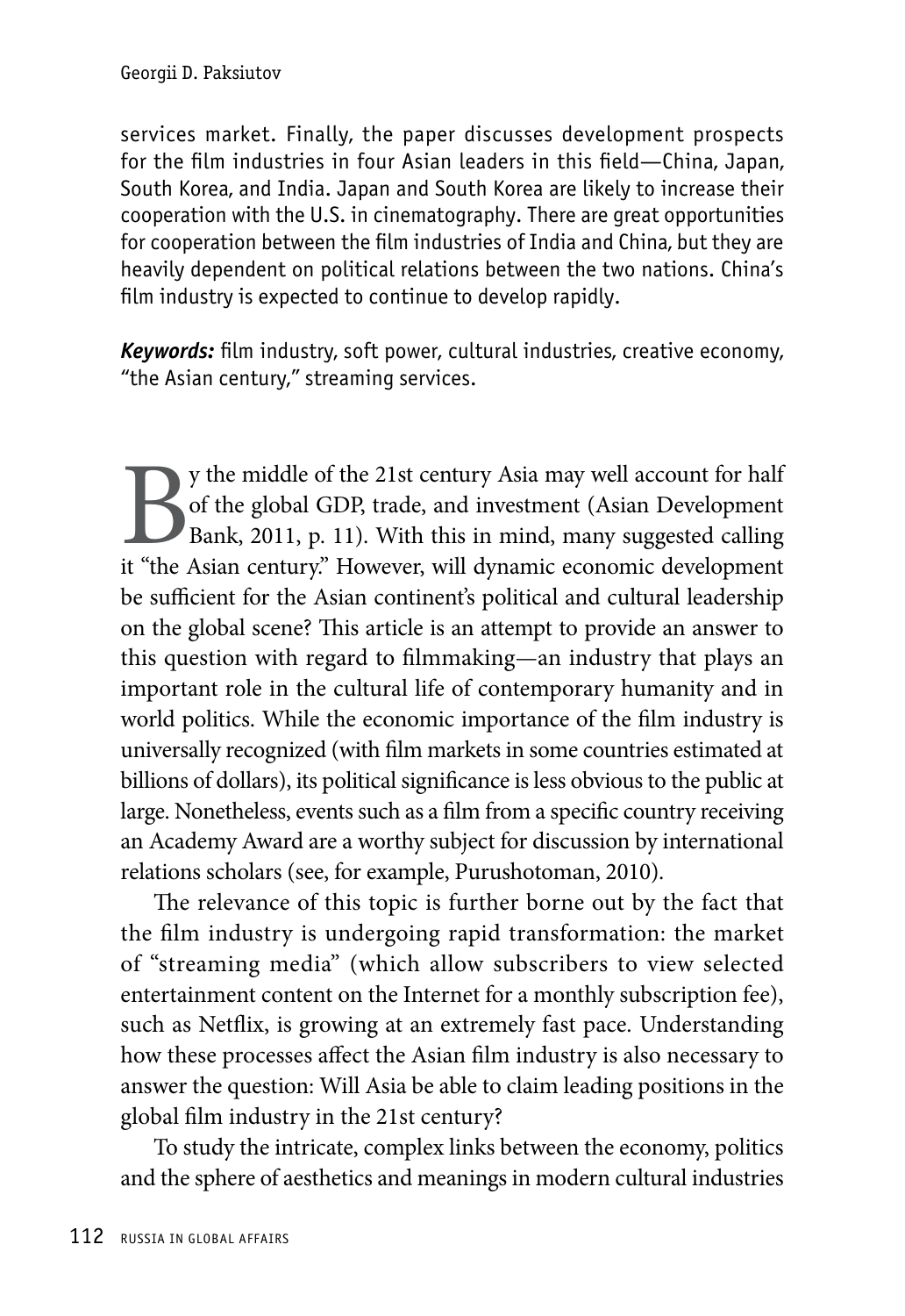(which include cinema) one can choose from many theoretical approaches that rely on the methods of various research disciplines: the "economics of culture," cultural sociology, communication research, etc. A rather detailed description of cultural productions and an overview of research approaches have been proposed by S. Wang and his colleagues (Wang et al., 2020). This article is based on the approach suggested by media researcher D. Hesmondhalgh, who emphasizes the importance of "symbolic creativity" for cultural industries: cultural production requires special, creative effort to make a special kind of product, "texts" or "cultural artifacts" that are valued primarily for their meaning (Hesmondhalgh, 2018, pp. 18, 28).

Hesmondhalgh's approach, which the author himself characterizes as based on the theory of political economy (Hesmondhalgh, 2018, p. 23), provides an insight into the organizational specifics and factors of commercial success of businesses operating in cultural industries. Hesmondhalgh notes that cultural production is characterized by high fixed and low variable costs, for which reason cultural industries are strongly focused on maximizing the audience (2018, p. 40). Analyzing the reasons for the U.S. dominance in the world markets of popular culture, he identifies two main factors: "the size and nature of the domestic market" and the active role of the state (Op. cit., p. 290). Using Hesmondhalgh's approach, the present study of the film industry in Asia also focuses on these factors, which allows uncovering the relationship between economic efficiency of the film industries of certain countries and its socio-cultural and political effects.

To answer the question in focus, the following tasks have been set (they correspond to the sections of the main part of this article):

- 1. To show the importance of the film industry for world politics, specifically for the Asian countries' foreign policy strategies;
- 2. To outline the current position of Asian countries in the world film industry;
- 3. To reveal some of the socio-cultural factors that contribute to the dominance of Western countries in cinematography and their use of cinema as a soft power resource;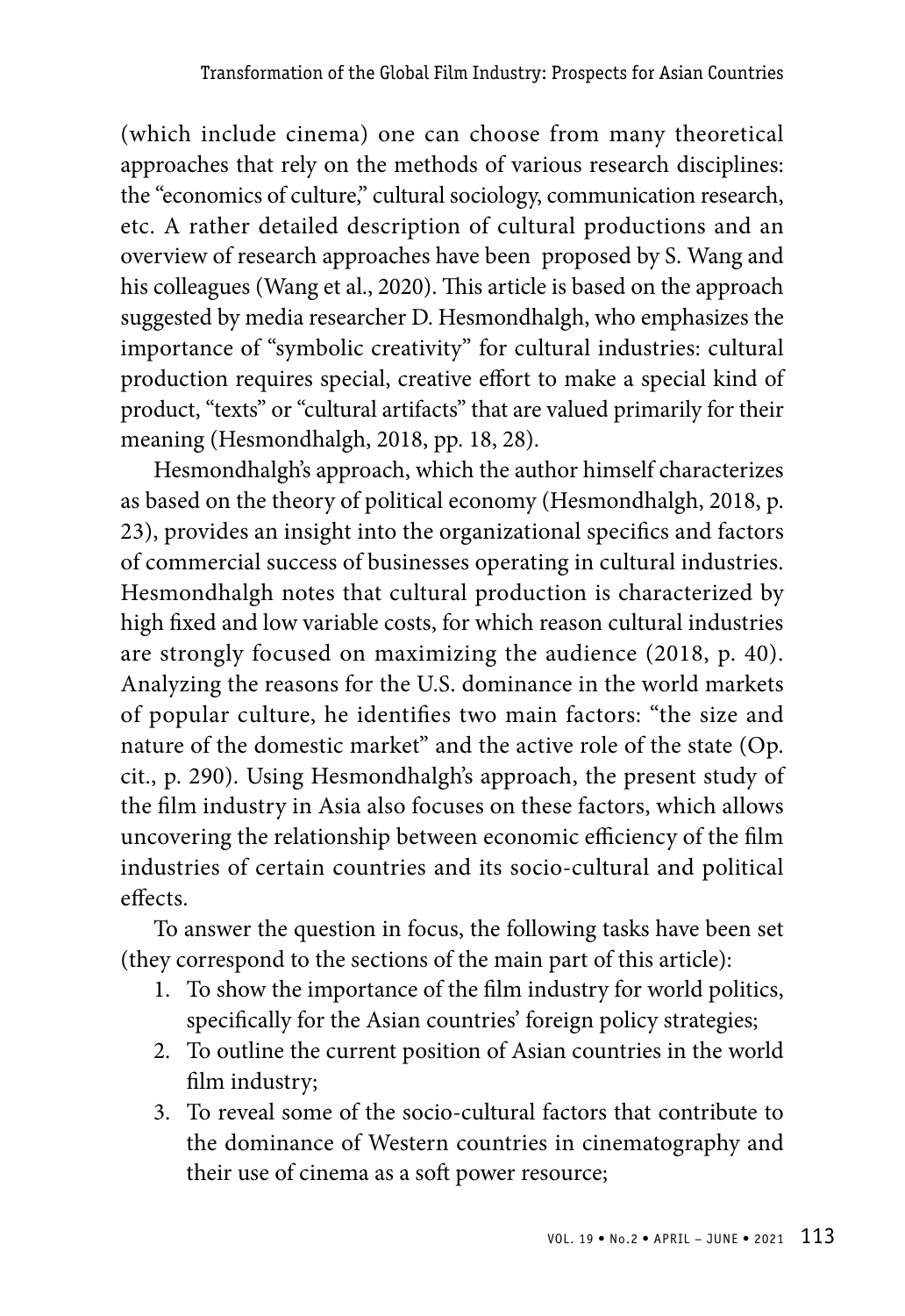- 4. To show the pace of digital transformation of the global film industry.
- 5. To analyze the current state and prospects of the film industry in Asian countries that take prominent positions in terms of the size of the national film market.

To show the transformational processes in the modern film industry and the dynamics of the Asian continent's role in it, the study uses the statistical data available mostly from the Statista Internet portal and the UNESCO database.

# **THE IMPORTANCE OF THE FILM INDUSTRY FOR WORLD POLITICS**

In recent years, both scholars and practitioners of international relations increasingly often make use of concepts that are employed mostly in studying countries' cultural influence, such as: 'cultural diplomacy, 'noopolitics,' and 'soft power.' This phenomenon seems to reflect the growing certainty about the great role that culture plays in global affairs in the modern world: "the current information revolution is changing the nature of power" (Nye, 2014, p. 19). Among the approaches crucial to understanding this trend, the concept of 'soft power' proposed by Nye has become the most influential one. (Nye understands soft power as "the ability to affect what other countries want" that is based on intangible resources (Nye, 1990, pp. 166-167)).

Today, "a major state without a soft power strategy... has become the exception" (Roselle, Miskimmon and O'Loughlin, 2014, p. 71). Very often, policies intended to increase the cultural influence of countries, are closely linked to their national strategies for the development of "creative industries" (cinema, video games, publishing business, etc.), which are basically aimed at increasing the export of relevant products. This also applies to Asian countries, many of which seek to use popular culture as a resource for political influence. Film production and the television drama industry are part of the soft power strategy employed by countries as diverse in geography, economic potential and cultural traditions as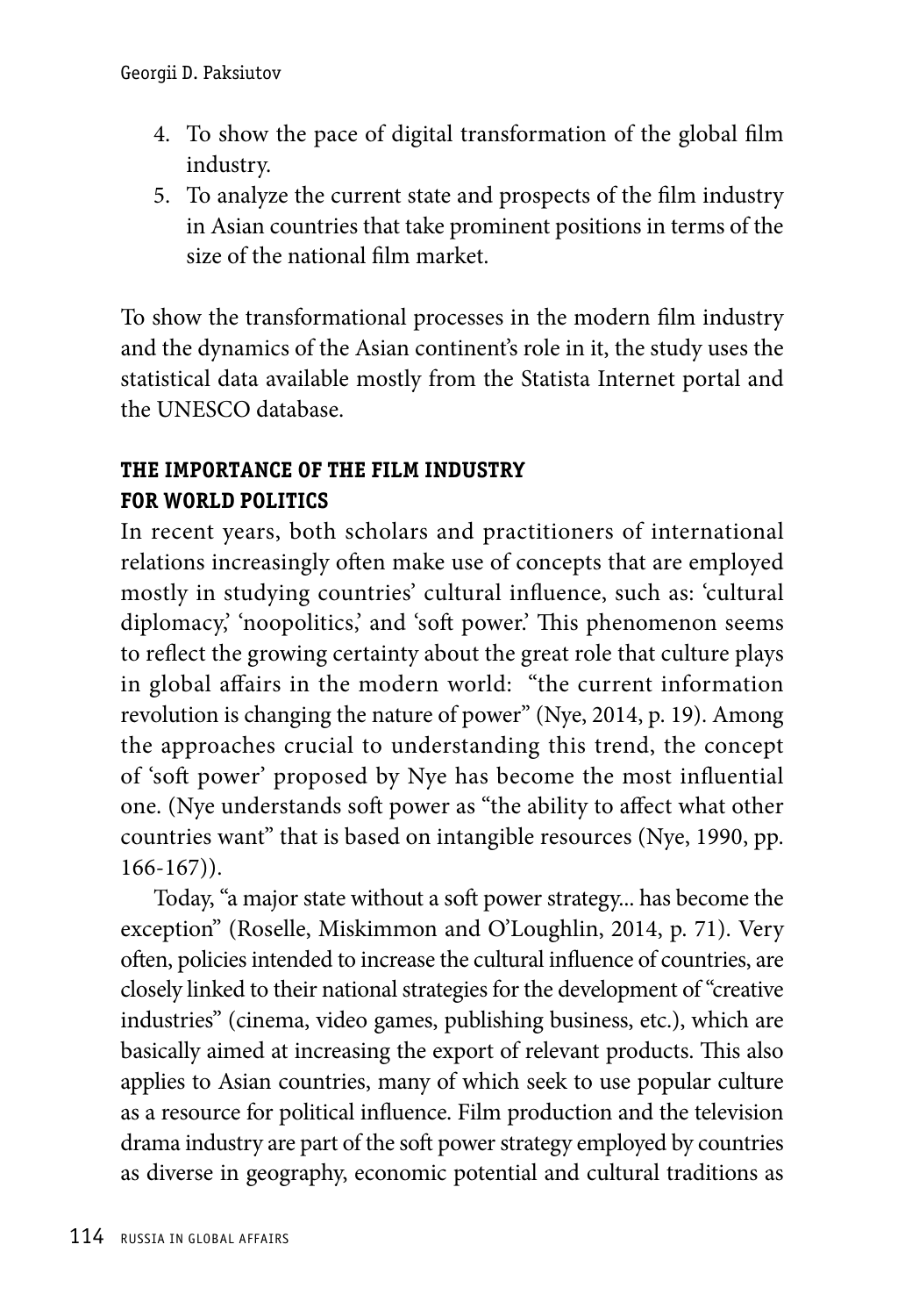Turkey (Anaz and Ozcan, 2016), the United Arab Emirates (Saberi, Paris and Marochi, 2018), China (Su, 2010), India (Thussu, 2016), etc.

Active efforts by Asian countries to build up soft power have been compared in the academic literature to an arms race (Hall and Smith, 2013, p. 1). Governments get involved in this race not only in order to strengthen the position of their countries on the international political scene, but also to respond to similar actions taken by other countries (Hall and Smith, 2013, pp. 10-11).

As has been mentioned above, the present research follows D. Hesmondhalgh's approach to studying culture. According to Hesmondhalgh, the consumption of "cultural artifacts" implies interpretation: they "influence us," "provide us with a coherent view of the world," and "help create our identity" (2018, pp. 16, 28). This approach is close to the concept of "strategic narratives," which makes it possible to use it for analyzing the role of cultural industries in world politics. The concept of strategic narratives implies that soft power depends on "the ability to create consensus around shared meaning" (Roselle, Miskimmon and O'Loughlin, 2014, p. 72). Narratives that are "a power resource" "explain the world" and characterize the positions in it of various actors, such as states (Op cit., pp. 74, 76). Producers of cultural goods offer their audience a certain picture of the world, thereby contributing to the creation of appropriate "strategic narratives" and, consequently, strengthening the position of certain countries on the international scene. Cinematography, which is called "the most significant cultural industry in terms of… symbolic influence" (Vlassis, 2016, p. 483), has a particularly important potential for attaining this goal.

So, the relationship between economic wealth, soft power and the cultural influence of countries can be explained as follows. The key source of a country's cultural soft power is its values and ideas, which are made more attractive by the high standard of living of its citizens. Cultural industries embody and convey these ideas to the people of other countries, that is, "materialize soft power" (Su, 2010, p. 317). The country's economic success boosts the domestic markets of cultural goods, which helps promote the expansion of its cultural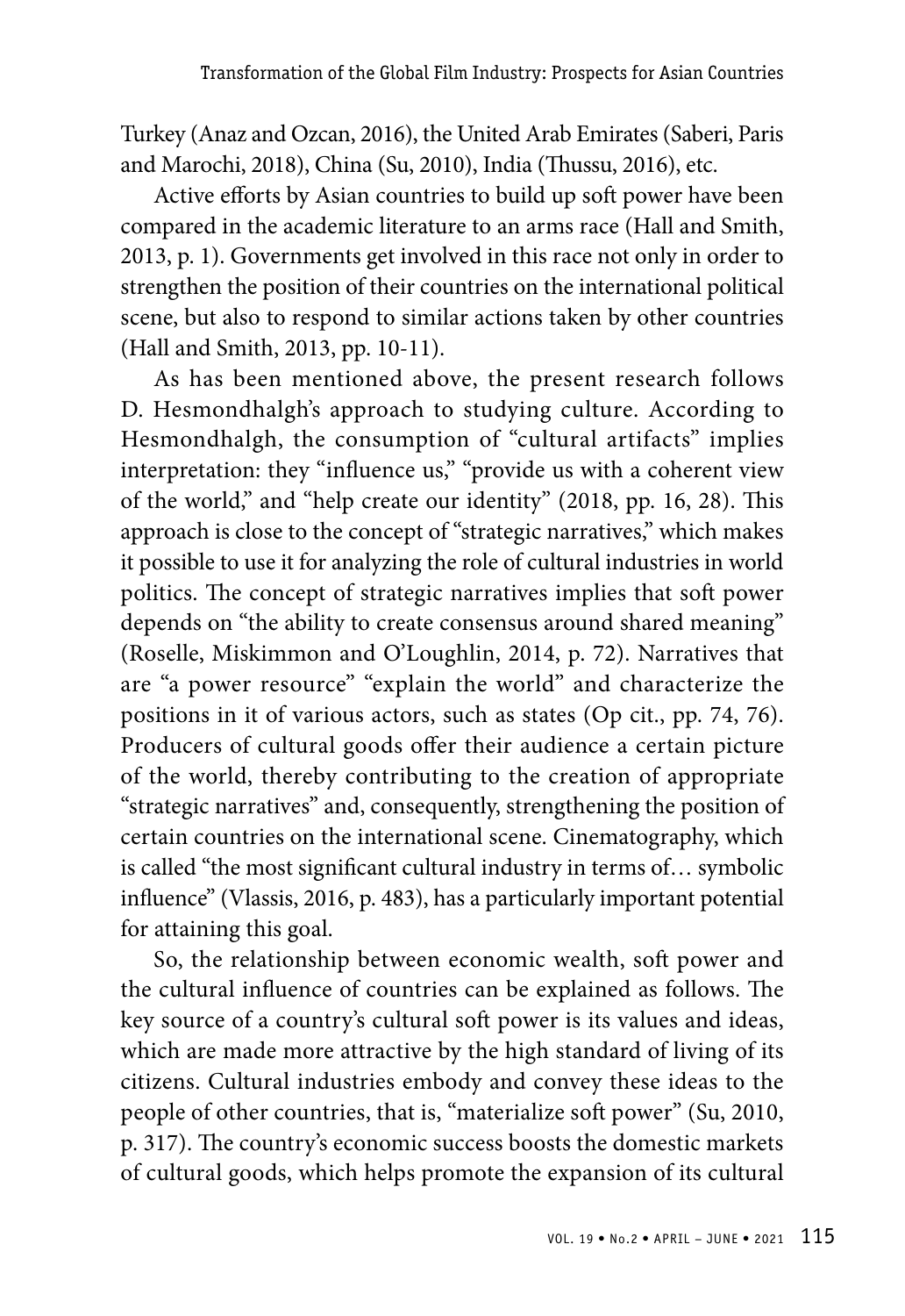products abroad, and, consequently, multiply its cultural and political influence.

It should be noted that since works of culture have a symbolic, "meaningful" component, and its consumption implies interpretation, it is scarcely possible to make a precise quantitative assessment of the growth of a country' influence obtained through cultural production. According to G. Rawnsley, in assessing the cultural sources of soft power it is easy to estimate their output, while its effects are extremely hard to gauge (Rawnsley, 2012, p. 129). Also, as economist and philosopher Ludwig von Mises noted quite correctly, the efforts and achievements of creative innovators cannot be assessed in the process of analysis as a means of production: no one, except Dante and Beethoven, would have been able to create *The Divine Comedy* or *The Ninth Symphony,* regardless of the demand or incentives from the state for creating such works (von Mises, 1963, pp. 139-140). In other words, a state's strategy to promote national culture cannot guarantee results; it only provides conditions for creating cultural artifacts and channels for their dissemination.

However, this approach, which highlights the distinctive features of cultural industries, does not mean that it attaches little importance to the entrepreneurial decisions and government strategies that shape these industries. On the contrary, the format and technical characteristics of works of culture, determined by commercial considerations and technological possibilities, set a certain framework for "creative workers" that influences the meaning of their products. In this respect, this paper agrees with Keith Negus' observation that "industry produces culture" (Negus, 1999, p. 490). The problem of how political actors can influence the artistic value of the cultural industry (film festivals, for instance) will be discussed below.

# **ASIAN COUNTRIES IN the WORLD FILM INDUSTRY**

We can say with certainty that the growing economic well-being of the Asian population and demand for entertainment services has recently brought about a significant increase in Asia's share in the world cinema market.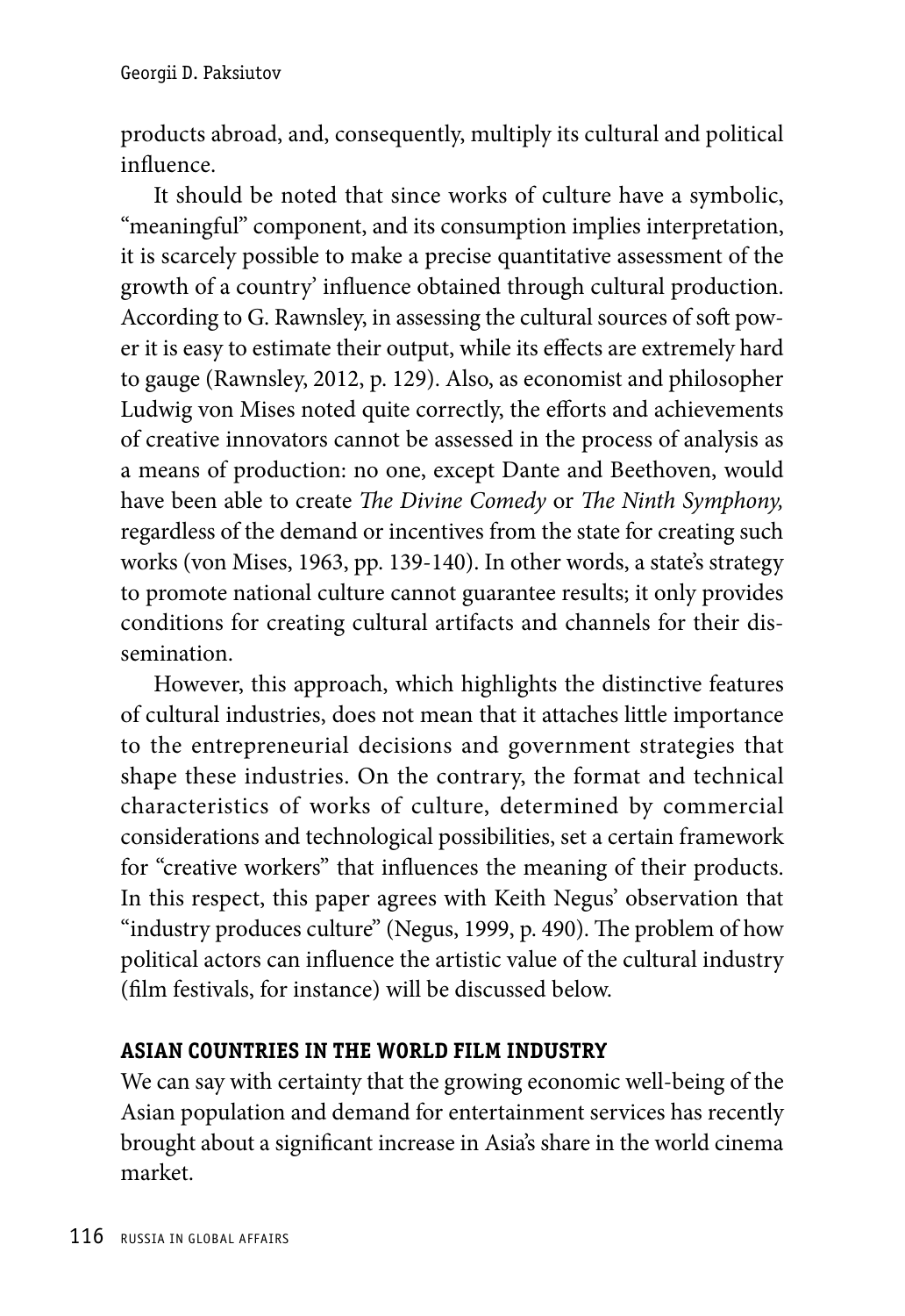In 2010-2018, total box office revenue in the Asia-Pacific countries approximately doubled to \$16.7 billion from \$8.5 billion, and the share of the APR countries in the global film market increased significantly to 40.6% from 26.9% (see Table 1). The sharp growth of the Chinese film market was an important factor behind a greater role of the Asian continent on the global scale (at that time it was the second largest in the world after the North American one). In 2019, China's share was as big as 22% of the world market (MPAA, 2020, pp. 11, 13). It should be noted that four countries—China, Japan, South Korea, and India account for the bulk of the Asian film market. These countries, which are among the ten largest film markets in the world, generate more than 35% of the world's box office revenue. It is extremely important that national film makers are very competitive in the markets of these countries: in 2015, national filmmakers in India accounted for 85% of all box office revenue, and in Korea, for 52.2% (UIS Statistics, 2021a). In 2018, in China, national films earned 62% of the total market (Tan, 2019), and in Japan, 54.8% (MPAJ, 2021).

**Table 1. Total box office revenue in the Asia-Pacific countries (billion dollars) and the share of the world film market the Asia-Pacific region's countries accounted for in 2010-2018**

| Year                                | 2010 |      |      |      |      |      |      | 2011   2012   2013   2014   2015   2016   2017   2018 |      |
|-------------------------------------|------|------|------|------|------|------|------|-------------------------------------------------------|------|
| Total box office<br>revenue         | 8.5  |      | 10.4 |      | 12.4 | 14.2 |      | 159                                                   | 16.7 |
| APR share in the<br>world market, % | 26.9 | 27.6 | 30   | 30.9 | 34.1 | 37   | 38.7 | 39.3                                                  | 40.6 |

*Sources:* MPAA, 2015; MPAA, 2019.

The size of the domestic market is a key measure of the potential of the national film industry. Positive box office trends mean that the film industry can raise the quality and diversity of its products by improving technological capabilities and attracting talented people, who would otherwise find employment in other sectors of the economy. In addition, large national film markets are important in terms of soft power in that they influence the content of films from other countries,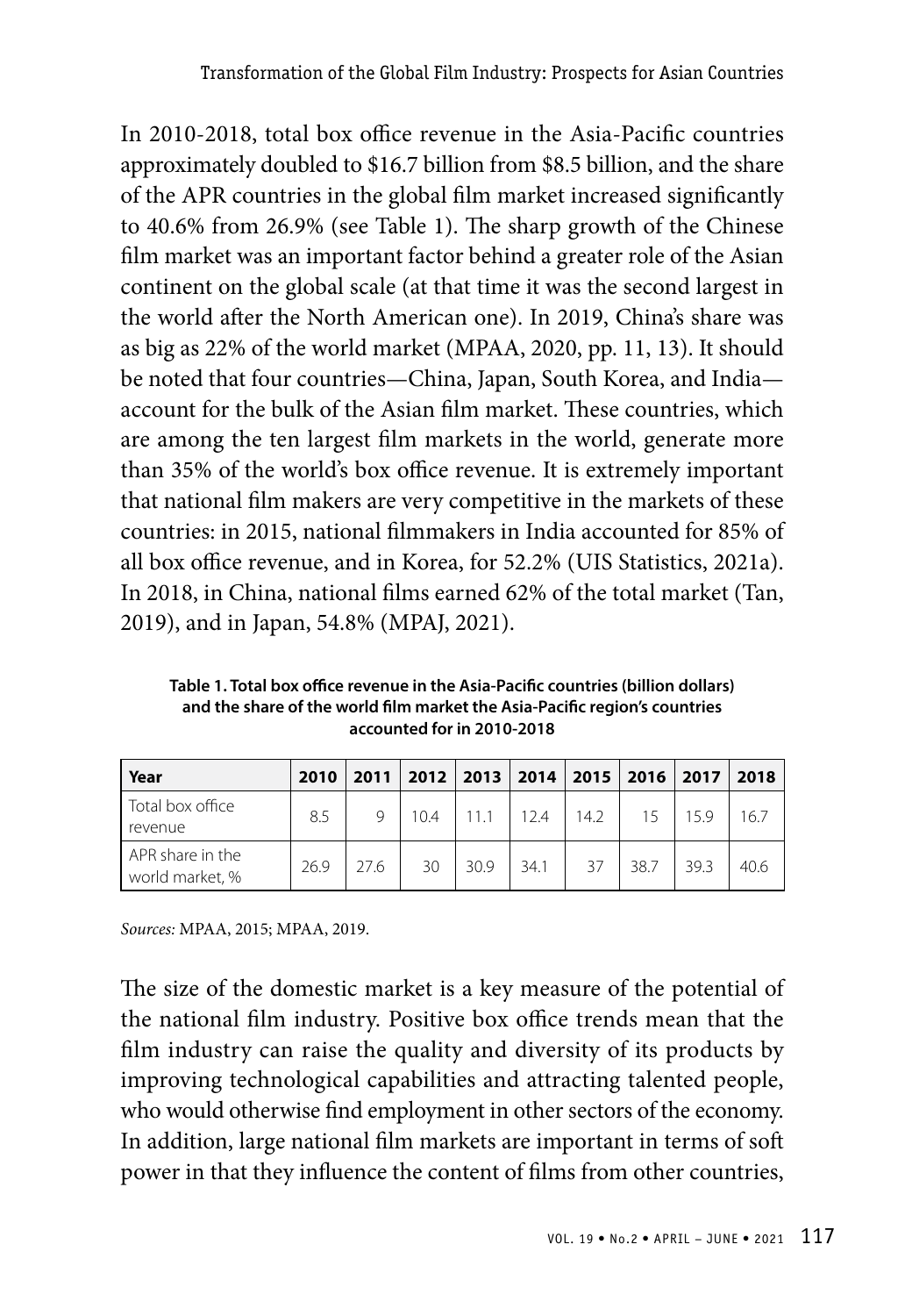whose producers are interested in getting a firmer foothold on these markets. This is true, above all, of China: according to an expert of the Heritage Foundation, the scripts of Hollywood films are written with a view to promoting the content in the Chinese market (The Heritage Foundation, 2021).

# **the DOMESTIC MARKET IS NOT ENOUGH: NOTES ON THE WEST'S LEADERSHIP IN THE FILM INDUSTRY**

As we see, Asian countries (largely thanks to the huge Chinese market) account for a significant share of the world cinema market. Moreover, in the Chinese, Japanese, and Indian markets national film producers successfully compete with their foreign counterparts. In foreign markets, however, it is extremely difficult for them to compete with the world's traditional film giant, the United States, and, to a lesser extent, with some European countries (England, Italy, France). The American, British, and French film industries boast well-established brands that took decades to take shape. The American film industry occupies a special position: thanks to the huge influx of profits from the domestic and foreign markets Hollywood can afford to produce big-budget blockbusters that are almost impossible to compete with in film distribution. In 2019, all top ten box office titles were Hollywoodmade (The Numbers, 2021).

It should be borne in mind that the U.S. film industry owes its unique position to control over worldwide film distribution. A. Scott says the American film industry's main players ("majors") "directly control distribution systems in all their principal foreign markets, as well as in many more secondary markets" (Scott, 2004, p. 53).

Active actions by the U.S. government have been an important factor in ensuring American film companies' access to the world markets. Scott mentions one rather telling historical illustration of it: economic aid under the Marshall Plan went hand in hand with a demand that American films would enjoy wider access to national markets (Op.cit., p. 55). Another researcher notes that the alliance between the U.S. government and the American film industry emerged before World War I, and that government subsidies and other support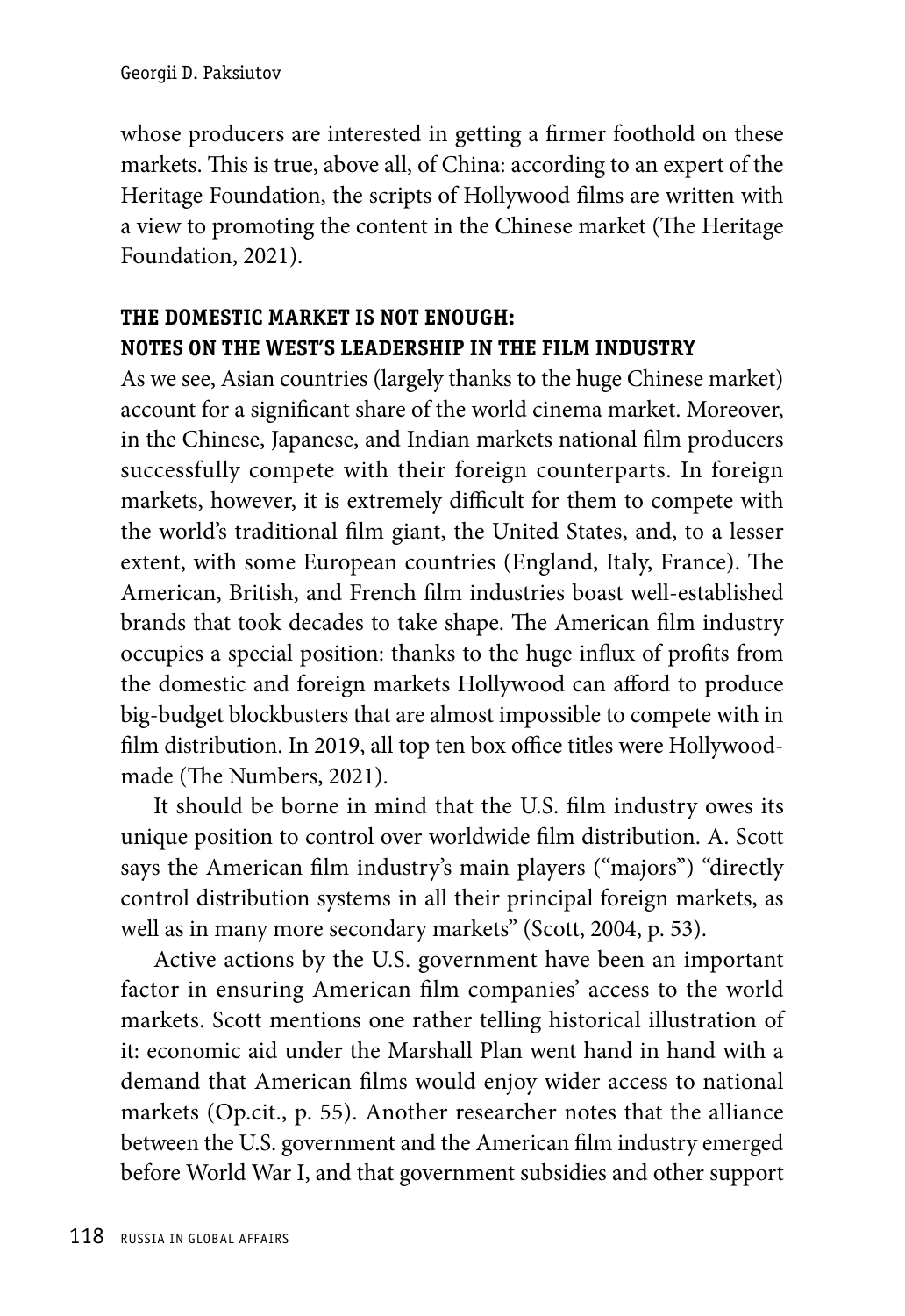measures played an important role in turning Hollywood into a global "dream factory" (Khan, 2014). A detailed analysis of U.S. government actions that contributed to the global domination of the American film industry is found in a recent article by U. Artamonova (2020).

There are also certain socio-cultural factors that contribute to Western leadership and restrict the export of films from Asian countries with powerful national film industries, such as India. In the academic literature one may come across claims that Bollywood products are "virtually non-exportable" (Lorenzen and Mudambi, 2013, p. 514); however, as I will show below, this viewpoint is losing its relevance. It is widely argued that cultural and linguistic distinctions negatively affect international motion picture trade (see Hanson and Xiang, 2008, pp. 27-28). The prevalence of the language and culture of Western countries throughout the world, which to a certain extent is a consequence of their former status as colonial powers, gives them a competitive edge in the world trade in cultural goods, including films.

The success of strategies for using cultural artifacts as a soft power tool depends on the consumers and their preferences and awareness (Rawnsley, 2012, pp. 129-130). The socio-cultural context of motion picture consumption determines not only the export potential of films, but also their effectiveness in conveying "meanings." This context was formed under the significant influence of some Western countries' political will as evidenced by film festivals.

In my previous publication (Paksiutov, 2020), proceeding from P. Bourdieu's social theory, I attempted to shed light on countries' film industry-related soft power resources. I concluded that "institutional recognition" in the form of awards and nominations, participation in film festivals, etc. is an important component of soft power in cinematography. In terms of institutional recognition, the global film industry is dominated by the United States and some European countries. By systematically awarding films from Western countries, the "cultural arbiters" legitimize the picture of the world they present and, respectively, the "strategic narratives" of these countries.

The most prestigious European film festivals—the "Big Three" in Cannes, Venice, and Berlin—have had a close relationship with politics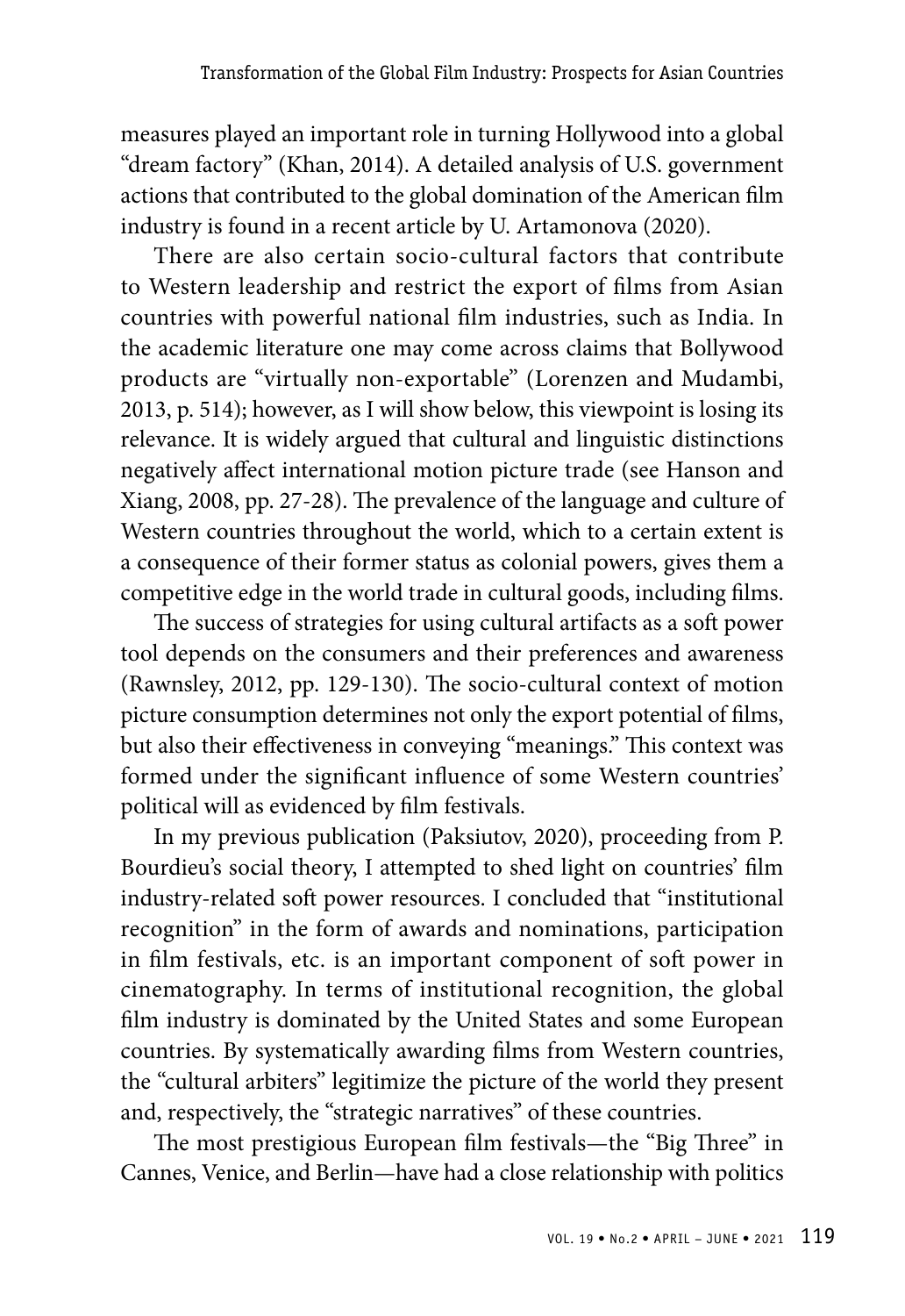since their inception. The oldest film festival in the world, in Venice, was established in 1932 with support from the Italian government (de Valck, 2007, pp. 47-48). The Cannes Film Festival was established in France under a government decision and with direct support from the United States and Britain specifically to counter the cultural influence of fascist Italy (Op.cit., p. 48). The Berlin Film Festival was initiated by a U.S. Army officer and served as "an American instrument in the Cold War" (Op.cit., p. 52). The Western powers' actions to ensure their dominance in the global film industry proved to be very effective and they still yield political dividends. With the cultural institutions of the United States and European countries remaining dominant, the Asian countries find it difficult to fully compete for leadership in the film industry. This applies, in particular, to China: researchers note that the participation of Chinese films in international film festivals has had "only limited success" in terms of the national soft power strategy (Voci and Hui, 2017, p. 10).

However, digital transformation is likely to bring significant changes to this side of the global film industry. Already now, the importance of film awards as a "high quality mark" for potential viewers is waning, as ever greater audiences watch films using "streaming services," where the key factor for consumer choice is an automatic recommendation system (Gomez-Uribe and Hunt, 2015). This fact agrees with D. Hesmondhalgh's statement that in our time "various types of cultural authorities" are losing their importance (Hesmondhalgh, 2018, p. 15).

Current trends will determine the face of a new, Internet-based film industry just as the first half of the last century set the trends and determined the image of the "traditional" film industry of today. Yet the current situation is different in that in addition to Western countries there are now other powers, such as China, that have the resources to participate in creating a new film industry.

# **DIGITAL TRANSFORMATION OF THE FILM INDUSTRY**

Digital transformation of the film industry has so far attracted relatively little attention from researchers, especially in terms of its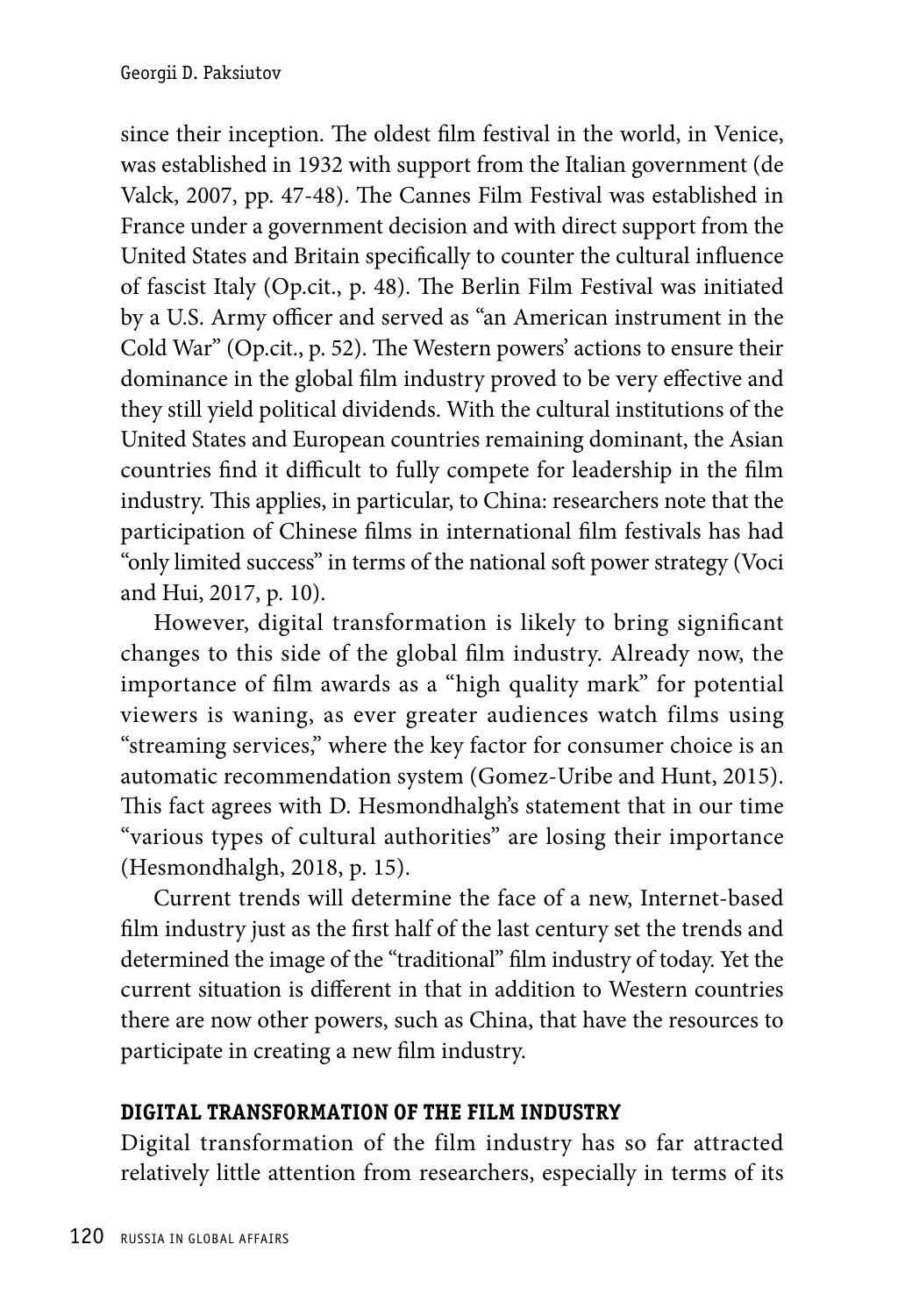importance for Asian countries. Meanwhile, this process undoubtedly has enormous cultural, economic, and political significance. Table 2 below shows the rate at which Netflix, the leading "streaming service," has been expanding into global markets.

| Year | <b>Number</b><br>of subscribers | <b>Number of subscribers</b><br>outside U.S. | <b>Percentage of subscribes</b><br>outside U.S. |
|------|---------------------------------|----------------------------------------------|-------------------------------------------------|
| 2015 | 70.8                            | 27.4                                         | 38.7                                            |
| 2016 | 89.1                            | 41.2                                         | 46.2                                            |
| 2017 | 110.6                           | 57.8                                         | 52.3                                            |
| 2018 | 139.3                           | 80.8                                         | 58.0                                            |
| 2019 | 167.1                           | 106.1                                        | 63.5                                            |
| 2020 | 203.7                           | 129.8                                        | 63.7                                            |

**Table 2. Total number of users who paid for Netflix subscription (million), number of users (million), and percentage of subscribers in countries other than the U.S., 2015-2020.**

*Source:* Statista, 2020b; Statista, 2021.

Remarkably enough, it was in 2020, amid the coronavirus crisis, that the Chinese film market for the first time in decades overtook the American one in terms of total box office revenue and became the largest in the world. Notably, this happened when both these markets (as well as the cinema theater markets around the world) experienced a sharp decline: box office revenue in China amounted to \$3.09 billion (almost 70% less than in 2019), and the volume of the American market was \$2.28 billion (80% less than in 2019) (Yiu, 2021).

Whereas the COVID-19 pandemic has become the hardest challenge for the theater business, it has proven to be a very favorable factor for "streaming media." In 2020, the number of Netflix subscribers increased by about 22% (see Table 2). At the same time, in the Asia-Pacific region the expansion of this service proceeded at a rate well above the world average (see Table 3). This achievement looks especially remarkable if one bears in mind that competition in this market has increased significantly over the past few years, especially after the launch of the Disney+ service in 2019.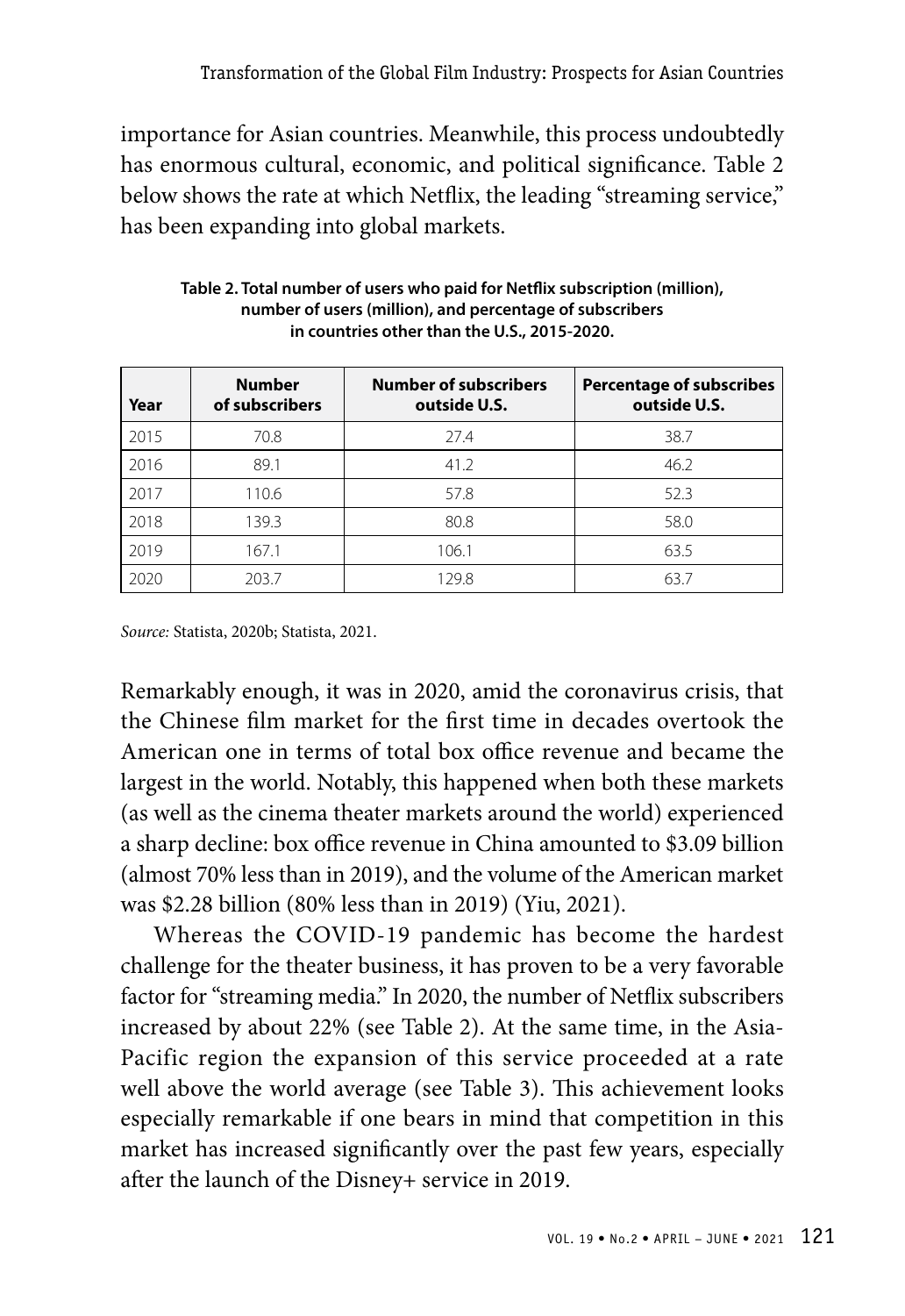| Year                  | 2017                  | 2018 | 2019  | 2020          |
|-----------------------|-----------------------|------|-------|---------------|
| Number of subscribers | $\overline{a}$<br>◡.◡ | '0.6 | ' ∪.∠ | ח חר<br>ر. رے |

#### **Table 3. The number of Netflix subscribes in the Asia-Pacific region (million) in 2017-2020**

*Sources:* Statista, 2021; Statista, 2020a.

There are enough reasons to state that in 2020 the digital film market outperformed the movie theater market, with the pandemic merely intensifying the long-term process that had lasted for years. The cultural strategies of Asian powers must be effectively adjusted to the current realities because the positions of the leaders in the emerging new film industry will be increasingly difficult to challenge in the future.

Although there are popular streaming services in Asian countries such as Chinese iQIYI and Japanese dTV—they have done little so far to attract foreign subscribers. In January 2020, iQIYI clinched a deal with the Malaysian television operator Astro to enter the Malaysian market, which came as the service's first-ever step of this kind (Ying, 2020).

## **FRONTRUNNERS' PROSPECTS**

In light of the current situation in the global film industry and the position of Asian countries in it, let us consider the prospects of four Asian film industry leaders—China, Japan, India, and South Korea—to find out if they will be able to compete with the Western countries for leadership in this sphere in the coming decades.

The distinctive Indian film industry has been traditionally considered one of the largest in the world, but in recent years it has faced significant challenges. In 2005-2017, cinema attendance decreased almost by half—to 1.98 billion from 3.77 billion tickets sold per year (UIS Statistics, 2021b). Against this background, India's share in the world cinema market is decreasing (see Table 4). As is mentioned above, the factor of "cultural distance," which limits international film trade, has had a significant impact on the Indian film industry: Indian cinema is notable for its unique ethnic flavor, and the country's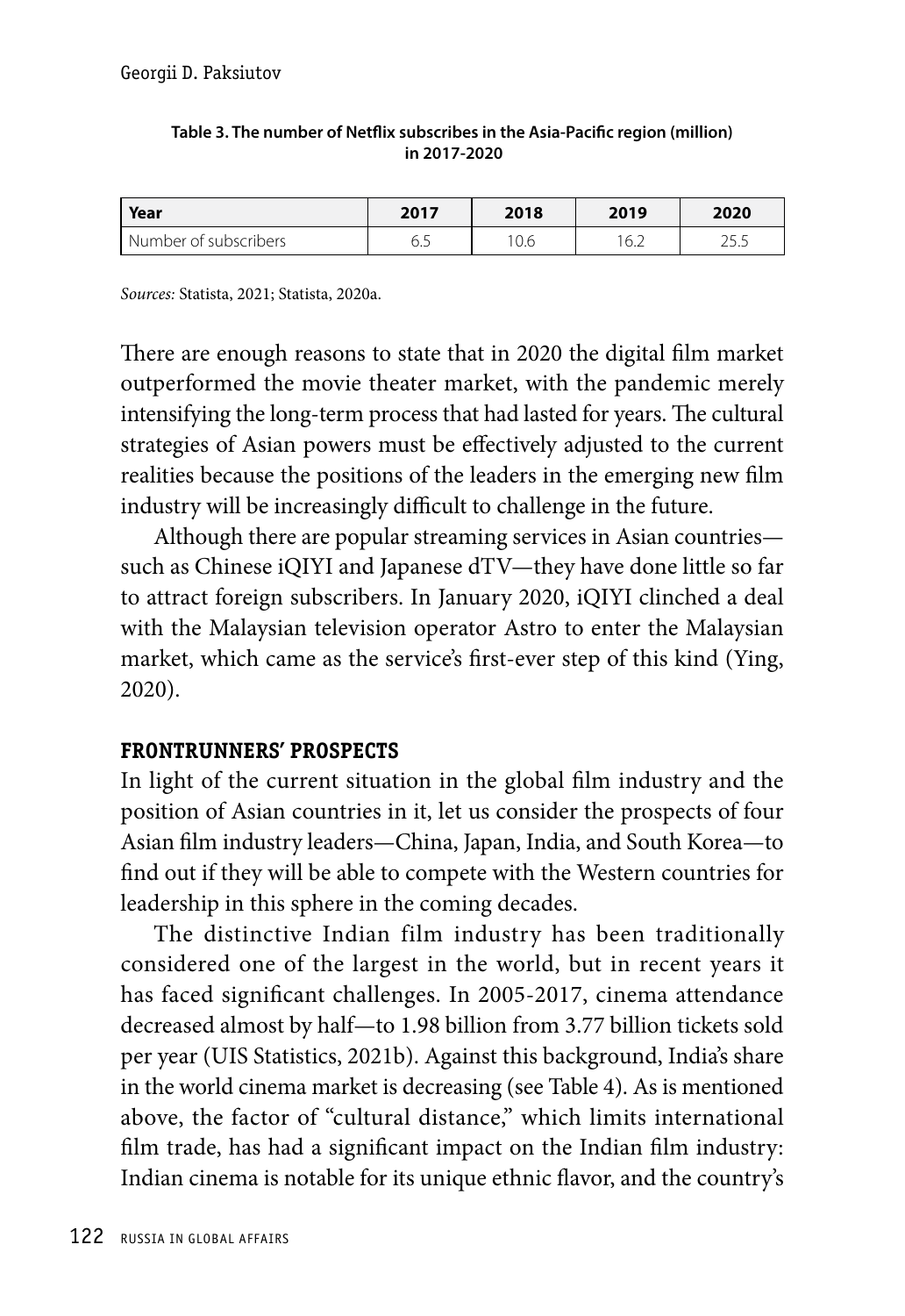population speaks different languages. This situation, however, has some unexpected advantages: the unique nature of the Indian film market protects it from foreign exports (Dastidar and Elliott, 2020), thus ensuring that national filmmakers consistently receive the bulk of the country's box office revenue.

**Table 4. Box office revenue (billion USD) and the share of the national markets in the overall world market (%) in 2014 and 2019 in China, India, South Korea, and Japan**

| Index                           | China | India | <b>South Korea</b> | Japan |
|---------------------------------|-------|-------|--------------------|-------|
| Box office revenue, 2014        | 4.8   | 17    |                    |       |
| Box office revenue, 2019        | 9.3   | 1.6   |                    | 2.4   |
| Share of the world market, 2014 | 132   | 47    |                    | 5.5   |
| Share of the world market, 2019 | つつ    | 38    |                    |       |

*Sources:* MPAA, 2015; MPAA, 2020.

## **India**

In the face of declining demand on the domestic market, the main task for the Indian film industry is to increase exports. The Chinese market offers an enormous potential in this regard as the Chinese public shows considerable interest in Indian cinema. In 2017, the Indian films *Dangal* (directed by Nitesh Tiwari) and *Secret Superstar* (directed by Advait Chandan) earned \$200 million and \$118 million in China, respectively—far more than in the domestic market (Vohra, 2018).

As for the digital transformation of the country's film industry, cooperation with China looks more lucrative for India than a heavy emphasis on U.S. streaming services. In fact, Netflix or Amazon Prime Video find cooperation with the Indian filmmakers attractive, primarily because it can open up opportunities for building up their subscriber base inside India and among the Indian diaspora in other countries, while a joint Sino-Indian service can offer a huge combined market for film industry professionals from both countries. However, political tensions between China and India limit the scope for potentially mutually beneficial cooperation in this area.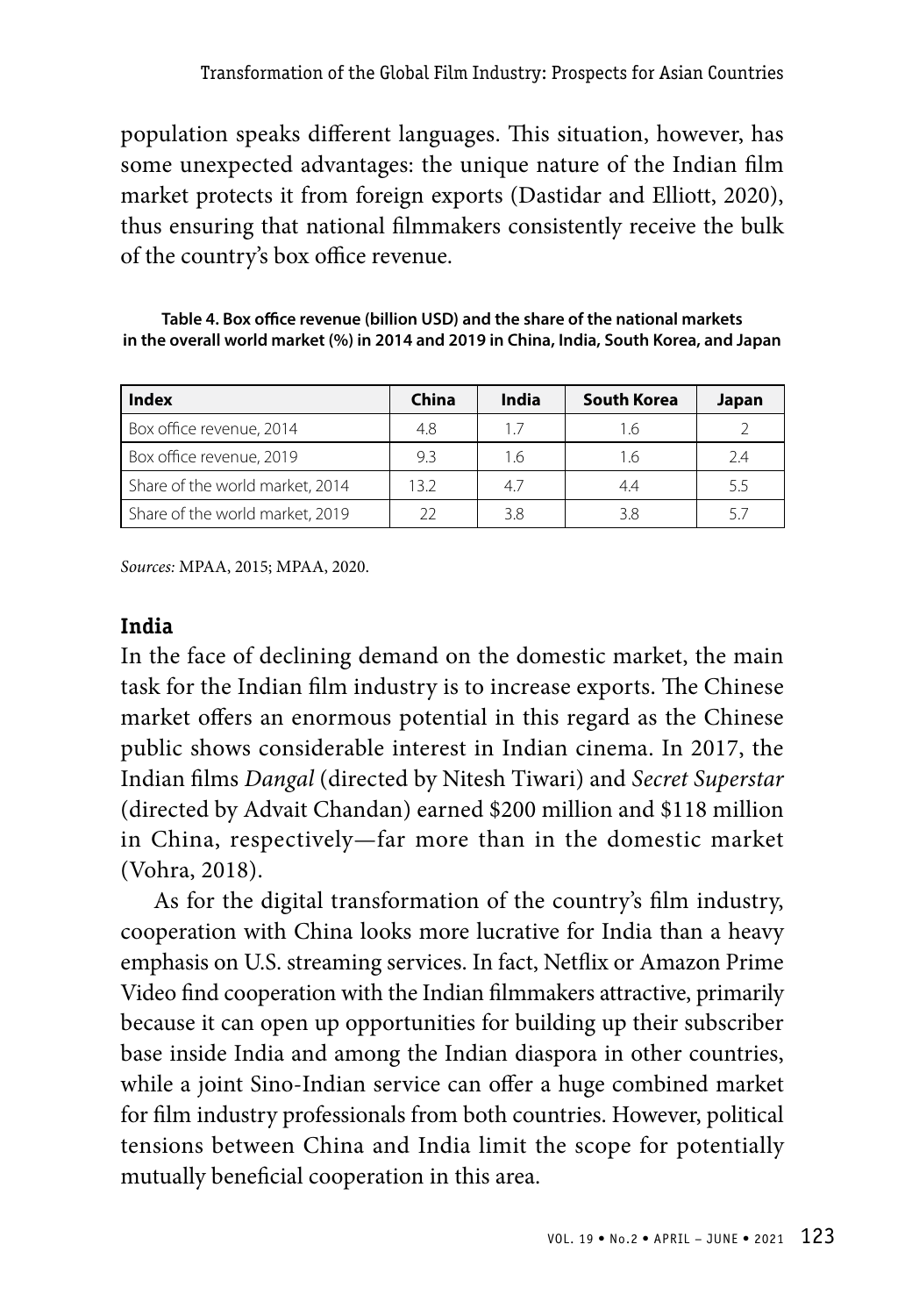## **Japan and South Korea**

In terms of film industry trends that developed in recent years and the digital transformation of cinema, the two countries occupy similar positions. The Japanese film industry in the 21st century is experiencing an upswing: for example, in 2014-2019, the Japanese film market was growing at rates above the world average (see Table 4).

Although the share of South Korea in the global cinema market slightly decreased in 2014-2019 (see Table 4), in the longer term, the national film market demonstrates stable growth: in 2005-2017 cinema attendance in the country grew by more than 50% (UIS Statistics, 2021b). Japanese and South Korean filmmakers have achieved some success on the global scene in recent years. *Shoplifters* (directed by Hirokazu Koreeda) and *Parasite* (directed by Bong Joon-ho) received high accolades at film festivals and Academy Awards.

Both countries are involved in quite active cooperation with "streaming media," which are playing a leading role in shaping a new, Web-based film industry—in particular, with Netflix. In Japan, Netflix invests primarily in animation: the service has long-term partnerships with a number of studios (Woo, 2019). In 2015-2020, Netflix invested about \$700 million in the production of Korean films and TV series; in 2021, the service announced that it intends to expand its presence in the country, and for this purpose two of its own production studios will be created in South Korea (Brzeski, 2021). Korean industry professionals' cooperation with Netflix is in line with the overall strategy for the development of Korean cultural industries, within which global media platforms and social media are actively employed to promote Korean popular culture in world markets (Parc and Kawashima, 2018, p. 29).

It can be assumed that in the coming years, the main trend in the Japanese and Korean film industry will be greater cooperation with streaming services. Japan and Korea will be able to carve a niche for themselves in the U.S.-centric online film industry rather than offer their own alternatives. The placement of Japanese and Korean content on platforms such as Netflix holds little value in terms of national soft power strategies, as it is ultimately the platform owners who determine the content and control its delivery to consumers. Needless to say, these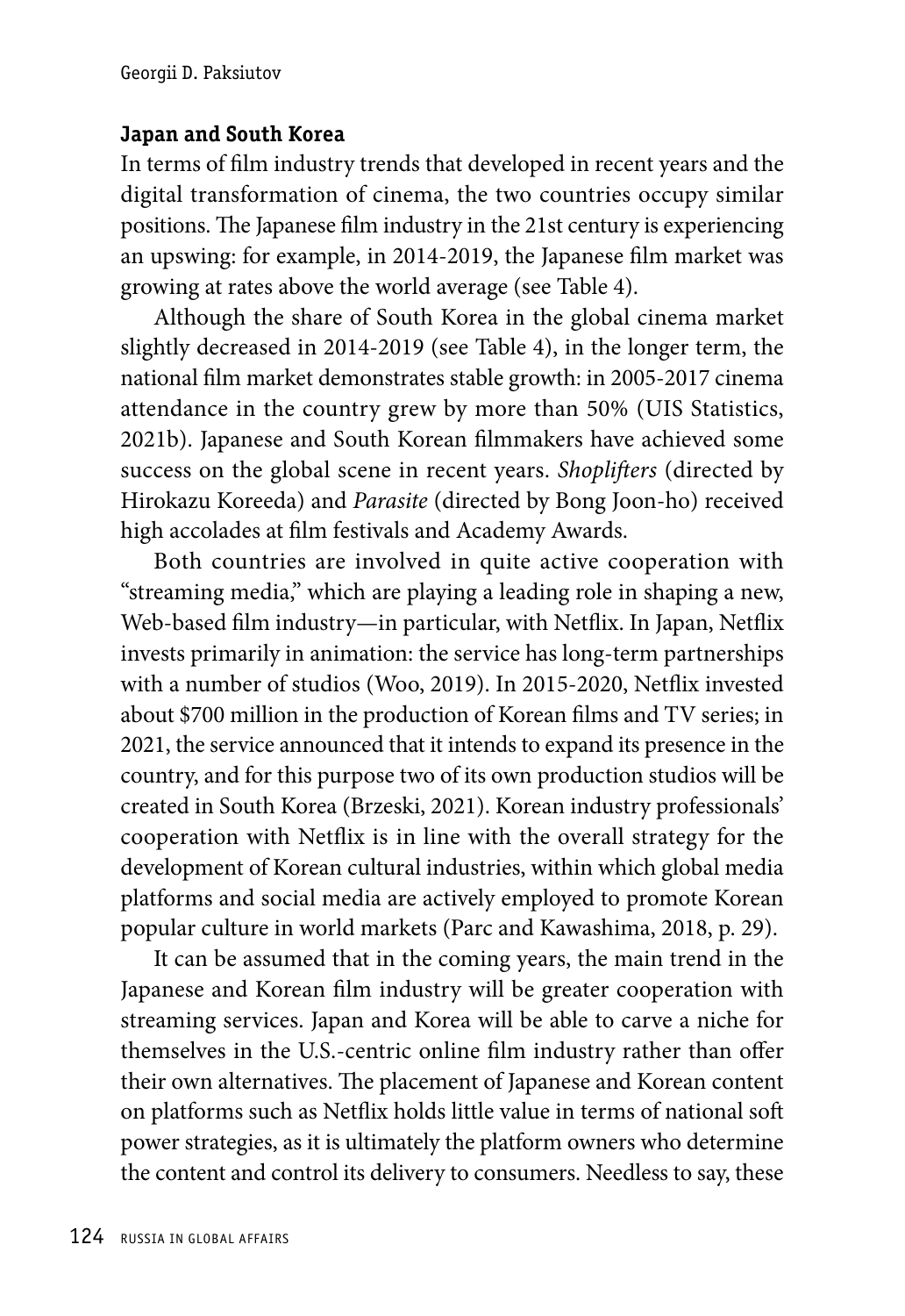countries' film strategies will also depend on the general state of their economic and political relations with the United States and China.

## **China**

China is the most likely contender to challenge U.S. leadership in the global film industry in the 21st century. Although in 2020 the Chinese film market became the largest in the world against the backdrop of the coronavirus crisis, it is likely to retain its leading positions in the future. The growing demand from the population, whose disposable incomes, as well as spending on entertainment in general, showed an uptrend was the key factor for the Chinese market growth. While in 2005 Chinese cinema theaters sold 157.2 million tickets, in 2017 ticket sales were already up to above 1.62 billion (UIS Statistics, 2021b). In contrast to the oversaturated U.S. domestic market, the Chinese one still has a big potential for growth.

It is far more difficult to challenge the United States as the world's leading exporter of motion pictures. At a time when the success of the American film industry is determined not only by the preferences of consumers around the world, but also by its control over the global distribution and marketing of films, China's focus is on co-production and investment in American film companies. According to A. Kokas, the main motive behind the production of Sino-U.S. films (for instance, *The Great Wall, Kung Fu Panda*) is Hollywood companies' wish to penetrate the Chinese market schielded by government protectionist measures, on the one hand, and China's "pursuit of global cultural power," on the other (Kokas, 2017, p. 65). Thanks to the huge volume of the domestic market, Chinese film companies can independently produce big-budget blockbusters for promotion abroad. Booming markets in the Asia-Pacific region offer the greatest opportunities for Chinese cinema. In this regard, the main tasks are creating a distribution system and infrastructure for film screening (which can be implemented, for example, in conjunction with the One Belt One Road project) and marketing activities.

China is probably the world's only power capable of offering an alternative to Western streaming services (Netflix and others). This is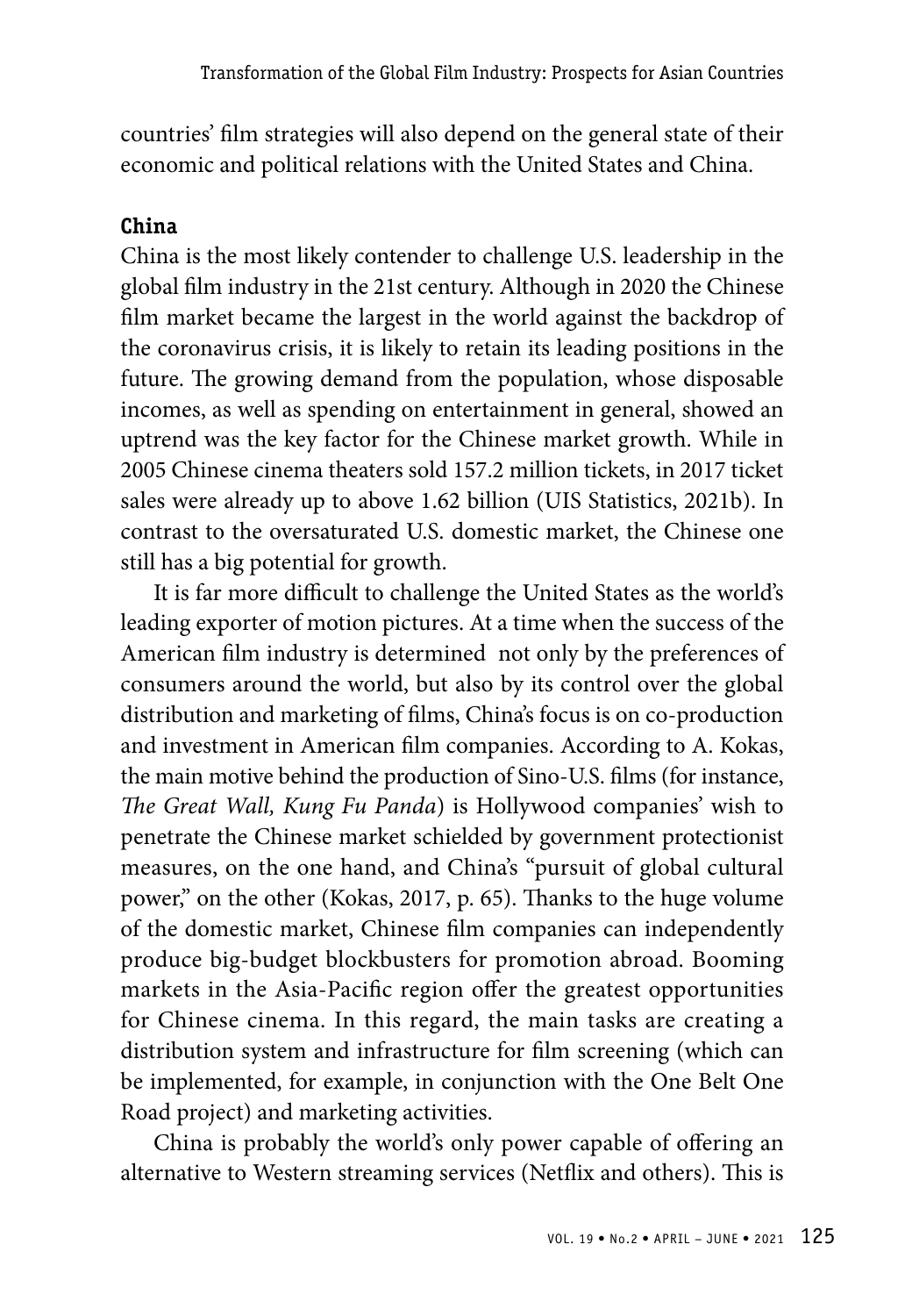possible thanks to the presence of large-scale domestic digital media markets and government control over the use of the Internet in the country. N. Tsvetkova shows in her article that China is the United States' main competitor for leadership in the global digital economy as borne out by such indicators as the total volume of this sector and presence on the list of the world's 15 largest Internet companies (Tsvetkova, 2018). Building upon this potential, China can successfully market its digital products abroad. The global success of the TikTok application proves this quite vividly.

Speaking about cinema as an instrument of China's foreign policy influence and a means of communicating the national narrative to the world, it is necessary to remember that the Chinese soft power strategy implies projection of a certain set of values that constitute an alternative to those of the West (Fliegel and Kříž, 2020, p. 8). As one scholar has put it bluntly, the difference between China's ideology and "the West's political values" limits the effectiveness of the cultural sources of Chinese soft power (Yang, 2016, p. 86). However, the values of the modern West, and of the Western cultural elites in particular, can hardly be called universal. Film industry professionals in China (and other states that seek to compete with the United States and European countries in the global cultural space) can be advised to put emphasis on depicting values that are shared by people of different civilizational identities, for example, family values.

Finally, Chinese cinema is currently lagging significantly behind Western countries in terms of recognition by international cultural institutions, which is a major component of cultural influence. It is an imperative for China not only to obtain awards at U.S. and European ceremonies, but to create and promote its own film festivals and awards. From this point of view, certain successes have already been achieved. For example, the Hong Kong-based Asian Film Awards tends to favor Chinese films (Frater, 2016). The Shanghai International Film Festival is the first "competitive" Chinese film festival to have been accredited by the International Federation of Film Producers' Associations (there were 15 such festivals around the world in 2020) (FIAPF, 2021). Only time will tell if these institutions can gain credibility and wide acclaim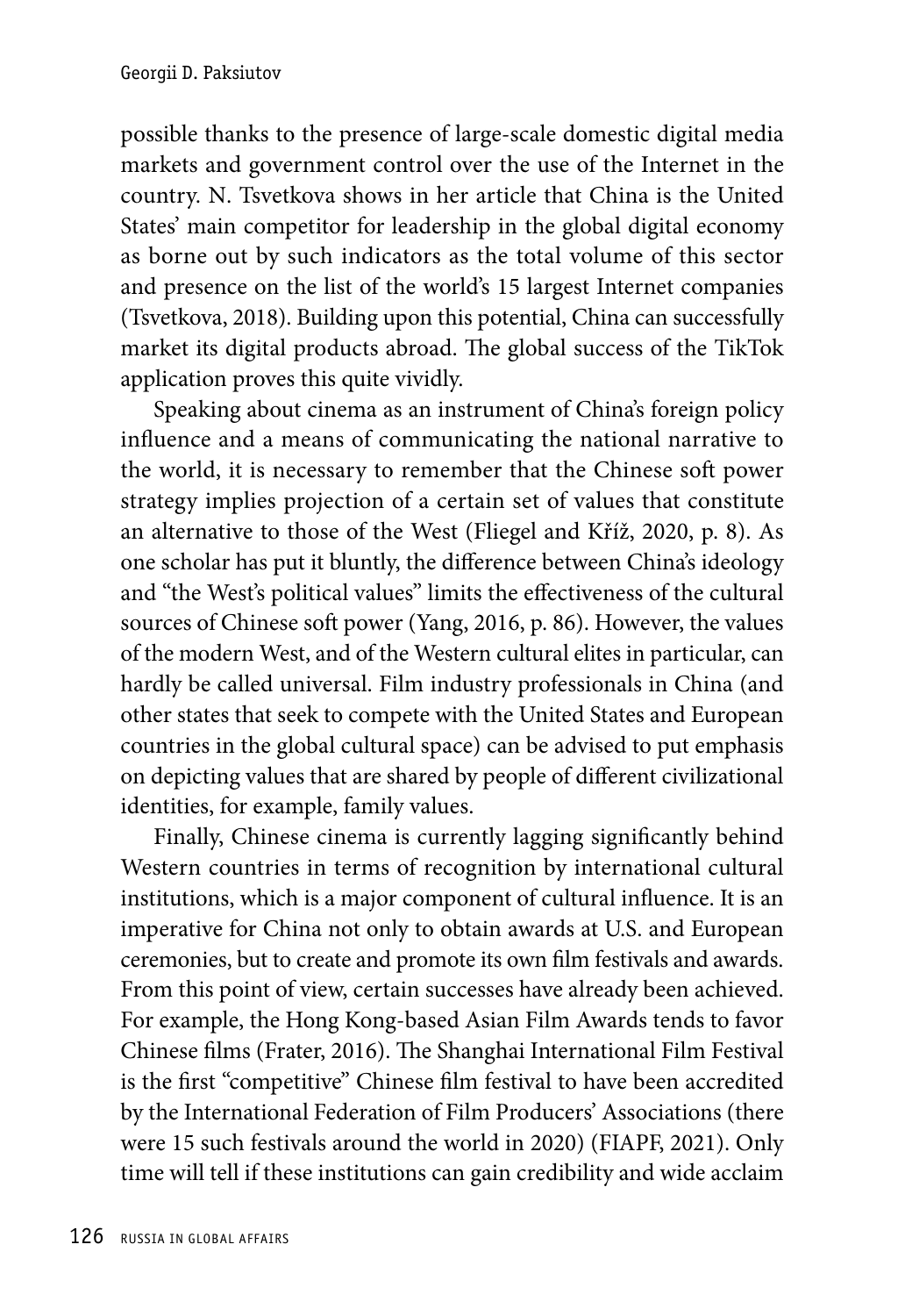in the eyes of the public not only in Asia, but also in other continents; and this depends, among other things, on the quality of the Chinese artists' creative endeavor.

\* \* \*

The film industry is an industry of significant economic and political importance, in which the economic, political, and cultural interests of various agents (from individual personalities, actors and spectators to countries and supranational associations) are intricately intertwined. Digital transformation is changing the logic of industry development literally before our eyes; understanding what the film industry will be like in the 21st century (and whether it will continue to exist in its traditional form at all) requires intensive research. In this article, we set the task of contributing to the study of the modern film industry and describing the situation in and prospects for Asian countries. Methodologically, we were guided by the understanding of cultural industries as industries that produce "meaning" and whose success on the global arena is determined by the condition of the internal market, government policies and opportunities for the perception of the "meaning" of their products by foreign audiences (which is facilitated by the recognition from international cultural institutions).

This study brings us to the following conclusions:

- 1. The Asia-Pacific region's film markets had been growing at a high rate prior to the onset of the coronavirus crisis, primarily thanks to China. The markets of China, Japan, South Korea, and India collectively accounted for more than 35% of global box office revenue in 2019. At the same time, a number of factors, including control over the cinema distribution system, currently sustain the almost unchallengeable leadership of the United States as a film exporter.
- 2. Cultural institutions (award ceremonies, film festivals) give Western countries a competitive advantage; the leading world institutions (Oscar, Cannes and Venice film festivals, etc.) located in the United States and Europe were created with the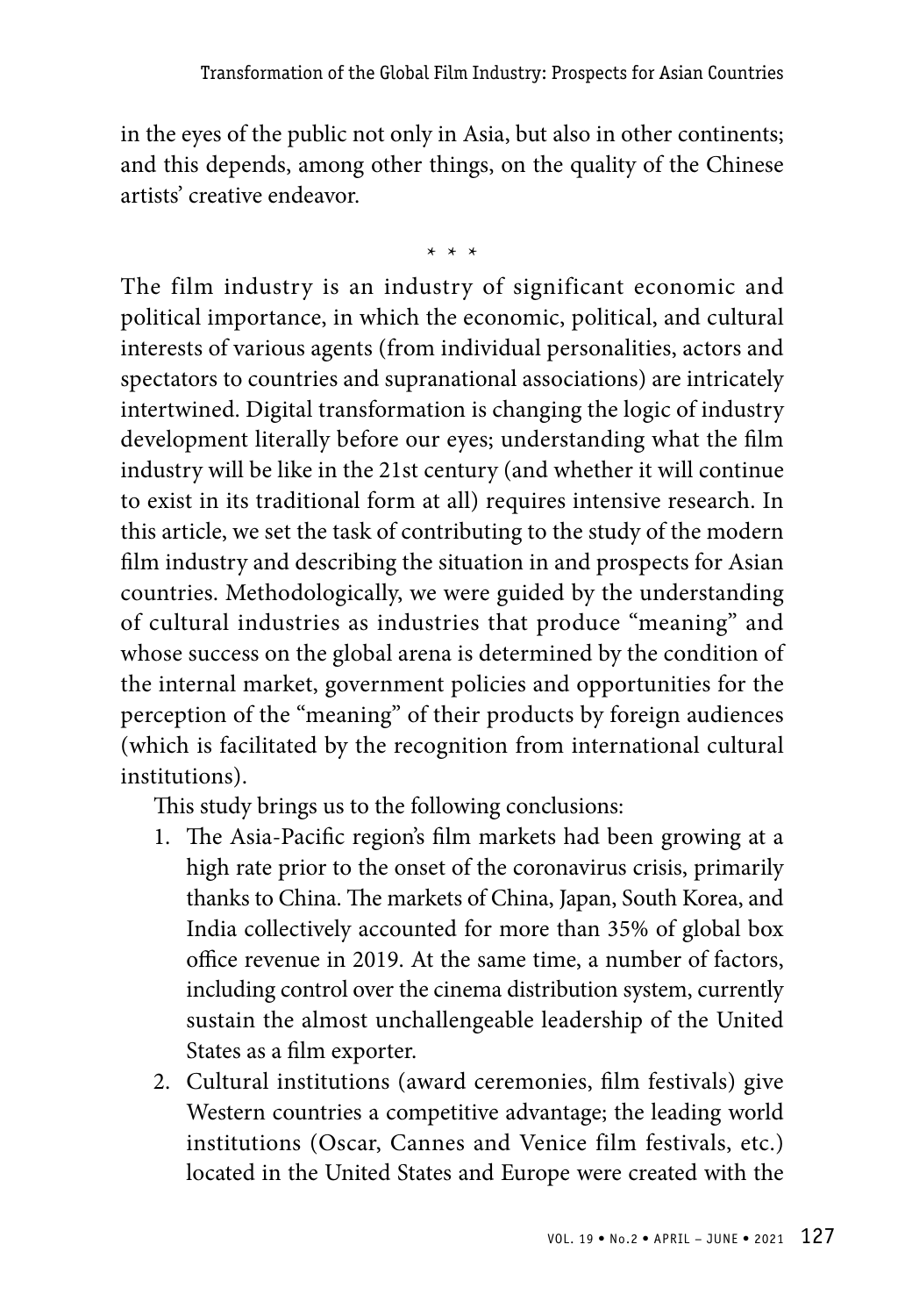direct participation of the authorities of countries that sought to increase their cultural influence in the international arena.

- 3. Streaming services (Netflix, etc.) are becoming increasingly important for the global film industry; this process has been greatly accelerated by the COVID-19 pandemic. In order to be culturally competitive, Asian countries must offer their alternatives to Western services.
- 4. The only country that has the resources to fully compete with the United States for leadership in the field of cinema is China (thanks to the scale of the national film distribution and the powerful sector of the digital economy). Film industry development prospects in India, Japan, and South Korea will largely be determined by their interaction with partners in the United States and China.

Naturally, the problem under consideration requires to be analyzed and studied further. Here we could merely outline the main trends, especially since the COVID-19 pandemic clearly has demonstrated that unpredictable factors can have a huge impact on the development of culture-related industries, filmmaking included.

# **References**

Anaz, N. and Ozcan, C. C., 2016. Geography of Turkish Soap Operas: Tourism, Soft Power, and Alternative Narratives. In: Egresi, I. (ed.). *Alternative Tourism in Turkey.* Cham: Springer.

Artamonova U. Z., 2020. Amerikansky kinematograf kak instrument publichnoi diplomatii SShA [American Cinematography as an Instrument of the U.S. Public Diplomacy]. *Analiz i prognoz.* [Analysis and Forecasting. IMEMO Journal], No. 2, pp. 110-122.

Asian Development Bank, 2011. *Asia 2050: Realizing the Asian Century.*  Singapore: Asian Development Bank.

Brzeski, P., 2021. Netflix Expands South Korean Footprint, Leasing Two Production Facilities. *Hollywood Reporter,* 6 January [online]. Available at: <www.hollywoodreporter.com/news/netflix-expands-south-korean-footprintleasing-two-production-facilities> [Accessed 21 January 2021].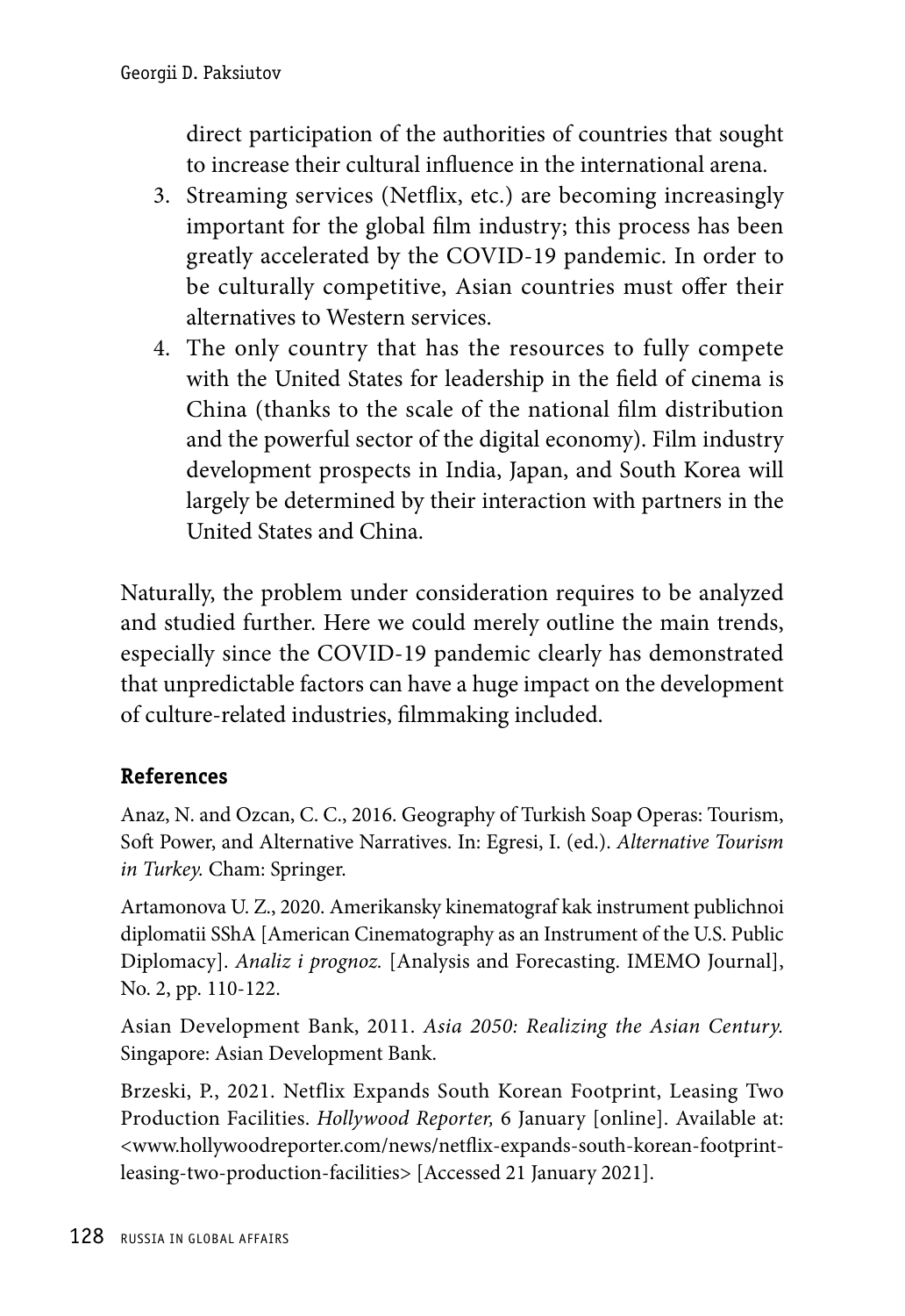Dastidar, S. G. and Elliott, C., 2020. The Indian Film Industry in a Changing International Market. *Journal of Cultural Economics,* 44(1), pp. 97-116.

de Valck, M., 2007. *Film Festivals: From European Geopolitics to Global Cinephilia.* Amsterdam: Amsterdam University Press.

FIAPF, 2021. Competitive Feature Film Festivals. *FIAPF* [online]. Available at: <www.fiapf.org/intfilmfestivals\_sites.asp> [Accessed 12 March 2021].

Fliegel, M. and Kříž, Z., 2020. Beijing-Style Soft Power: A Different Conceptualization to the American Coinage. *China Report,* 56(1), pp. 1-18.

Frater, P., 2016. Asian Film Awards Honor Best of the Region's Filmmaking. *Variety*, 11 March [online]. Available at: <variety.com/2016/film/spotlight/asianfilm-awards-honor-best-of-the-regions-filmmaking-1201728145/> [Accessed 24 March 2021].

Gomez-Uribe, C. A. and Hunt, N., 2015. The Netflix Recommender System: Algorithms, Business Value, and Innovation. *ACM Transactions on Management Information Systems (TMIS),* 6(4), pp. 1-19.

Hall, I. and Smith, F., 2013. The Struggle for Soft Power in Asia: Public Diplomacy and Regional Competition. *Asian Security,* 9(1), pp. 1-18.

Hanson, G. H. and Xiang C., 2008. *Testing the Melitz Model of Trade: An Application to U.S. Motion Picture Exports.* Cambridge: National Bureau of Economic Research.

Hesmondhalgh, D., 2018. *Kulturnye industrii* [Cultural Industries]. Moscow: HSE Publishing House.

Khan, S. A., 2014. Hollywood and the State: A Longtime Partnership. *Mises Institute,* 1 August [online]. Available at: <mises.org/library/hollywood-andstate-longtime-partnership> [Accessed 21 January 2021].

Kokas, A., 2017. *Hollywood Made in China.* Oakland: University of California Press.

Lorenzen, M. and Mudambi, R., 2013. Clusters, Connectivity and Catch-Up: Bollywood and Bangalore in the Global Economy. *Journal of Economic Geography,* 13(3), pp. 501-534.

MPAA, 2019. 2018 THEME Report. *MPAA*, 21 March [online]. Available at: <www.motionpictures.org/wp-content/uploads/2019/03/MPAA-THEME-Report-2018.pdf> [Accessed 11 January 2021].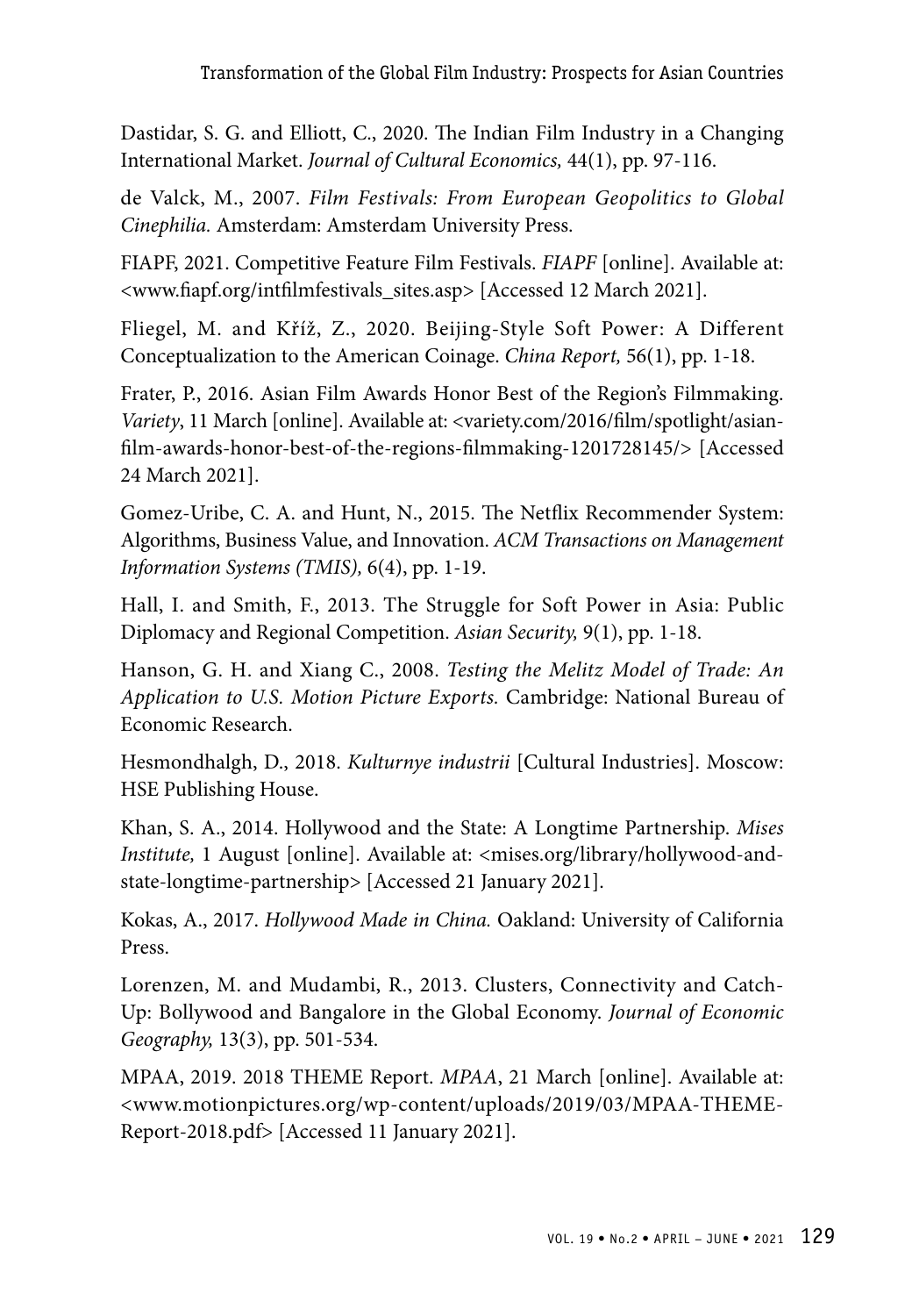MPAA, 2020. 2019 THEME Report. *MPAA*, 11 March [online]. Available at: <www.motionpictures.org/wp-content/uploads/2020/03/MPA-THEME-2019. pdf> [Accessed 11 January 2021].

MPAA, 2015. Theatrical Market Statistics 2014. *MPAA*, 11 March [online]. Available at: <www.motionpictures.org/wp-content/uploads/2015/03/MPAA-Theatrical-Market-Statistics-2014.pdf> [Accessed 11 January 2021].

MPAJ, 2021. Statistics of Film Industry in Japan. *MPAJ* [online]. Available at: <eiren.org/statistics\_e/index.html> [Accessed: 11 January 2021].

Negus, K., 1999. The Music Business and Rap: Between the Street and the Executive Suite. *Cultural Studies,* 13(3), pp. 488-508.

Nye, J. S., 1990. Soft Power. *Foreign policy,* 80, pp. 153-171.

Nye, J. S., 2014. The Information Revolution and Soft Power. *Current History,*  113(759), pp. 19-22.

Paksiutov, G. D., 2020. "Myagkaya sila" i "kulturny kapital" natsii: primer kinoindustrii ["Soft Power" and "Cultural Capital" of Nations: The Case of Film Industry]. *Mirovaya ekonomika i mezhdunarodnye otnosheniya* [World Economy and International Relations], 64(11), pp. 106-113.

Parc, J. and Kawashima, N., 2018. Wrestling with or Embracing Digitalization in the Music Industry: The Contrasting Business Strategies of J-Pop and K-Pop. *Kritika Kultura,* 30, pp. 23-48.

Purushothaman, U., 2010. Shifting Perceptions of Power: Soft Power and India's Foreign Policy. *Journal of Peace Studies,* 17(2&3), pp. 1-16.

Rawnsley, G., 2012. Approaches to Soft Power and Public Diplomacy in Taiwan. *Journal of International Communication,* 18(2), pp. 121-135.

Roselle, L., Miskimmon, A. and O'loughlin, B., 2014. Strategic Narrative: A New Means to Understand Soft Power. *Media, War & Conflict,* 7(1), pp. 70-84.

Saberi, D., Paris, C. M. and Marochi, B., 2018. Soft Power and Place Branding in the United Arab Emirates: Examples of the Tourism and Film Industries. *International Journal of Diplomacy and Economy,* 4(1), 44-58.

Scott, A., 2004. Hollywood and the World: The Geography of Motion-Picture Distribution and Marketing. *Review of International Political Economy,* 11(1), pp. 33-61.

Statista, 2020a. APAC: Number of Netflix Memberships 2017-2019. *Statista*, 19 May [online]. Available at: <www.statista.com/statistics/1118182/apacnumber-of-netflix-memberships/> [Accessed 21 January 2021].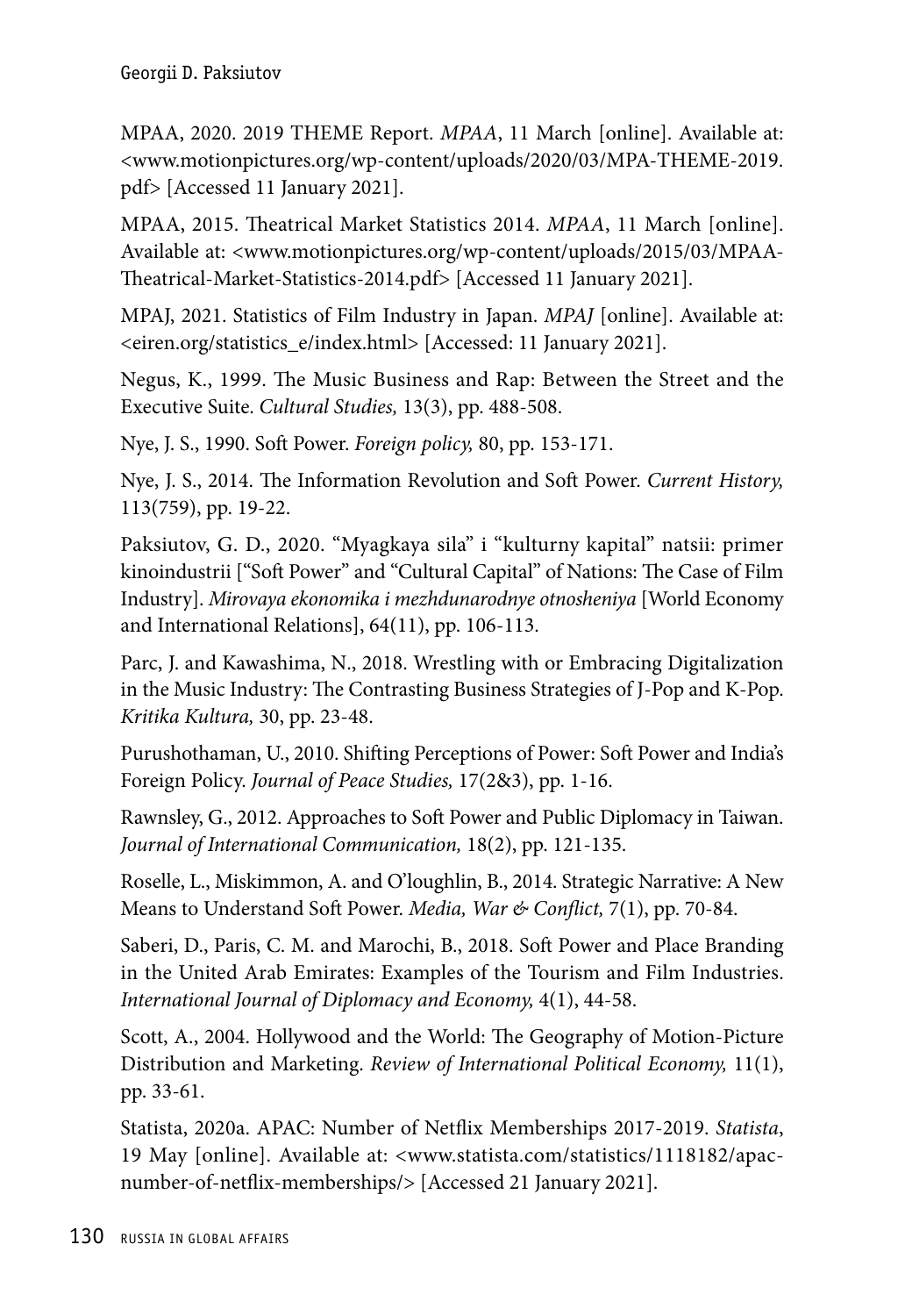Statista, 2020b. Netflix's International Expansion. *Statista*, 24 January [online]. Available at: <www.statista.com/chart/10311/netflix-subscriptions-usainternational/> [Accessed 21 January 2021].

Statista, 2021. Netflix's Paid Subscribers Count by Region 2020. *Statista*, 3 February [online]. Available at: <www.statista.com/statistics/483112/netflixsubscribers/> [Accessed 15 February 2021].

Su, W, 2010. New Strategies of China's Film Industry as Soft Power. *Global Media and Communication*, 6(3), pp. 317-322.

Tan, J., 2019. Another Record Year for China's Box Office, But Growth Slows. *Caixin Global,* 2 January [online]. Available at: <www.caixinglobal.com/2019- 01-02/another-record-year-for-chinas-box-office-101365697.html> [Accessed 11 January 2021].

The Heritage Foundation, 2021. How China Is Taking Control of Hollywood. *The Heritage Foundation* [online]. Available at: <www.heritage.org/asia/heritageexplains/how-china-taking-control-hollywood> [Accessed 20 March 2021].

The Numbers, 2021. Top 2019 Movies at the Worldwide Box Office. *The Numbers*  [online]. Available at: <www.the-numbers.com/box-office-records/worldwide/ all-movies/cumulative/released-in-2019> [Accessed 24 March 2021].

Thussu, D. K., 2016. The Soft Power of Popular Cinema—the Case of India. *Journal of Political Power,* 9(3), pp. 415-429.

Tsvetkova, N. N., 2018. Tsifrovye tehnologii v stranah Azii i Afriki [Digital Technologies in Asian and African Countries]. *Aziya i Afrika segodnya* [Asia and Africa Today], 9, pp. 25-32.

UIS Statistics, 2021a. Percentage of GBO of All Films Feature Exhibited That Are National. *UIS Statistics* [online]. Available at: < http://data.uis.unesco.org/ Index.aspx?QueryId=59 > [Accessed 11 January 2021].

UIS Statistics, 2021b. Total number of admissions of all feature films exhibited. *UIS Statistics* [online]. Available at: <data.uis.unesco.org/Index. aspx?DataSetCode=CUL\_DS> [Accessed 17 January 2021].

Vlassis, A., 2016. Soft Power, Global Governance of Cultural Industries and Rising Powers: The Case of China. *International Journal of Cultural Policy*, 22(4), pp. 481-496.

Voci, P. and Hui, L. (eds.), 2017. *Screening China's Soft Power.* Abingdon: Routledge.